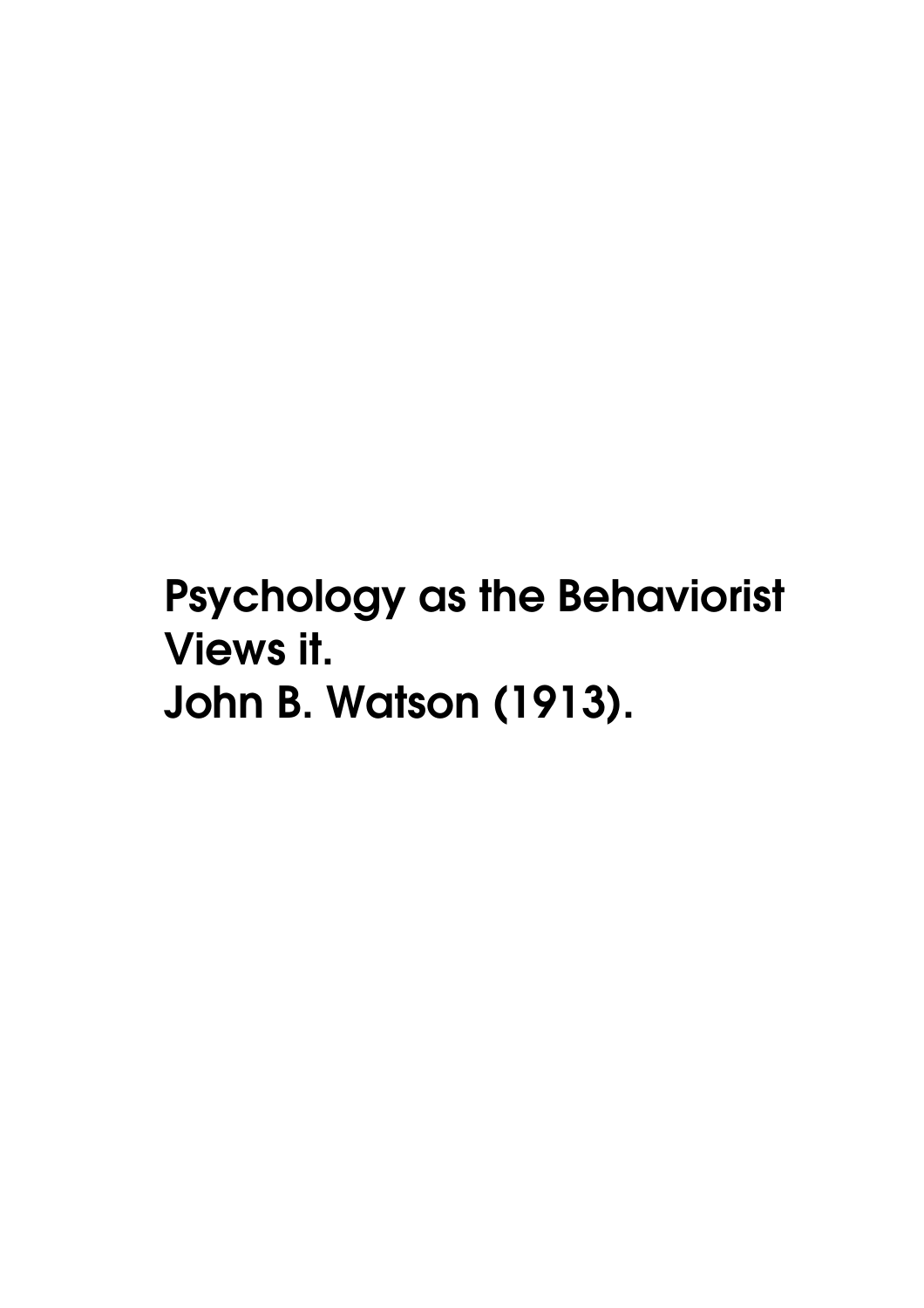# **Psychology as the Behaviorist Views it. John B. Watson (1913).**

Psychology as the behaviorist views it is a purely objective experimental branch of natural science. Its theoretical goal is the prediction and control of behavior. Introspection forms no essential part of its methods, nor is the scientific value of its data dependent upon the readiness with which they lend themselves to interpretation in terms of consciousness. The behaviorist, in his efforts to get a unitary scheme of animal response, recognizes no dividing line between man and brute. The behavior of man, with all of its refinement and complexity, forms only a part of the behaviorist's total scheme of investigation.

It has been maintained by its followers generally that psychology is a study of the science of the phenomena of consciousness. It has taken as its problem, on the one hand, the analysis of complex mental states (or processes) into simple elementary constituents, and on the other the construction of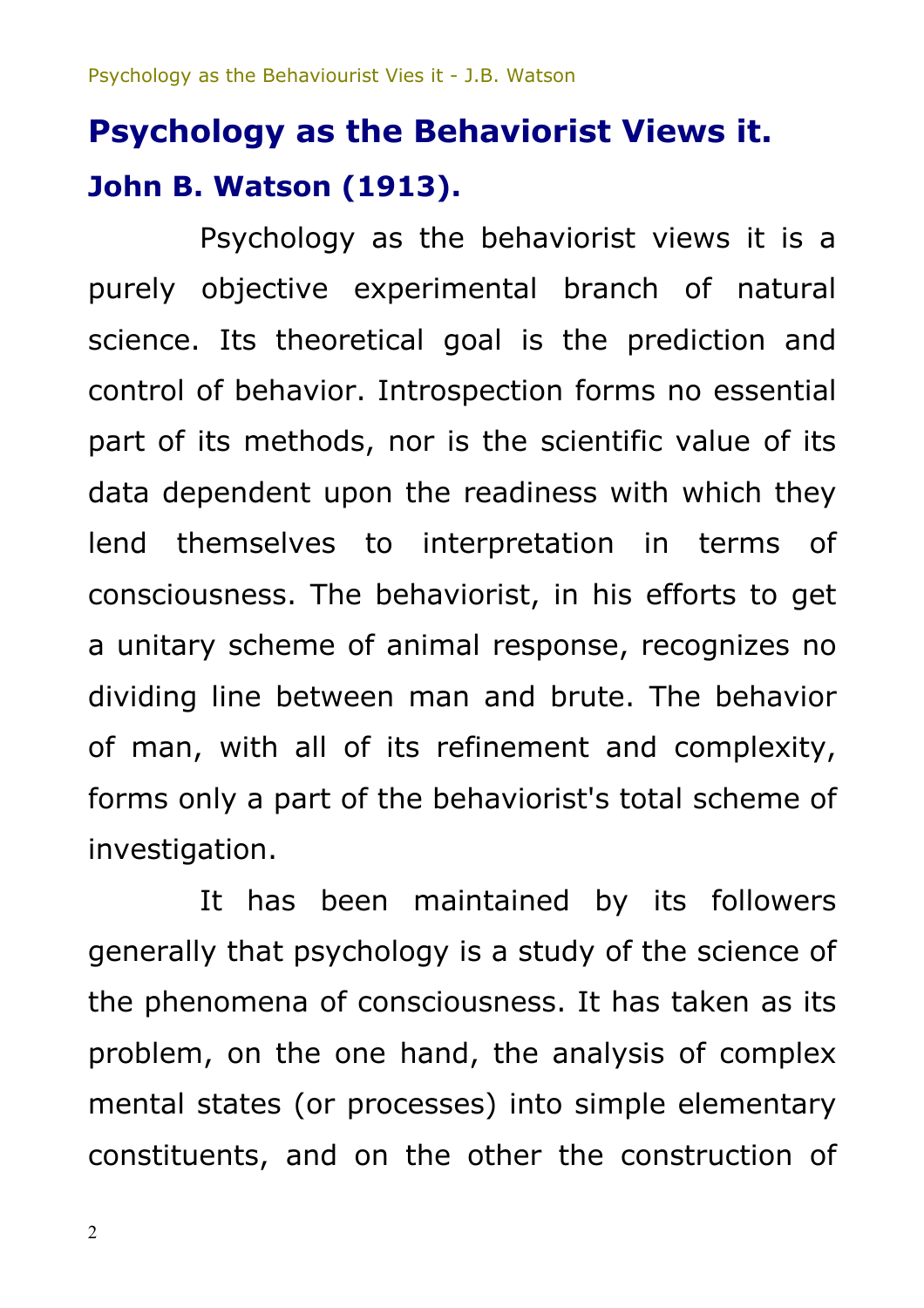complex states when the elementary constituents are given. The world of physical objects (stimuli, including here anything which may excite activity in a receptor), which forms the total phenomena of the natural scientist, is looked upon merely as means to an end. That end is the production of mental states that may be 'inspected' or 'observed'. The psychological object of observation in the case of an emotion, for example, is the mental state itself. The problem in emotion is the determination of the number and kind of elementary constituents present, their loci, intensity, order of appearance, etc. It is agreed that introspection is the method *par excellence* by means of which mental states may be manipulated for purposes of psychology. On this assumption, behavior data (including under this term everything which goes under the name of comparative psychology) have no value *per se.* They possess significance only in so far as they may throw light upon conscious states.1Such data must have at least an analogical or indirect reference to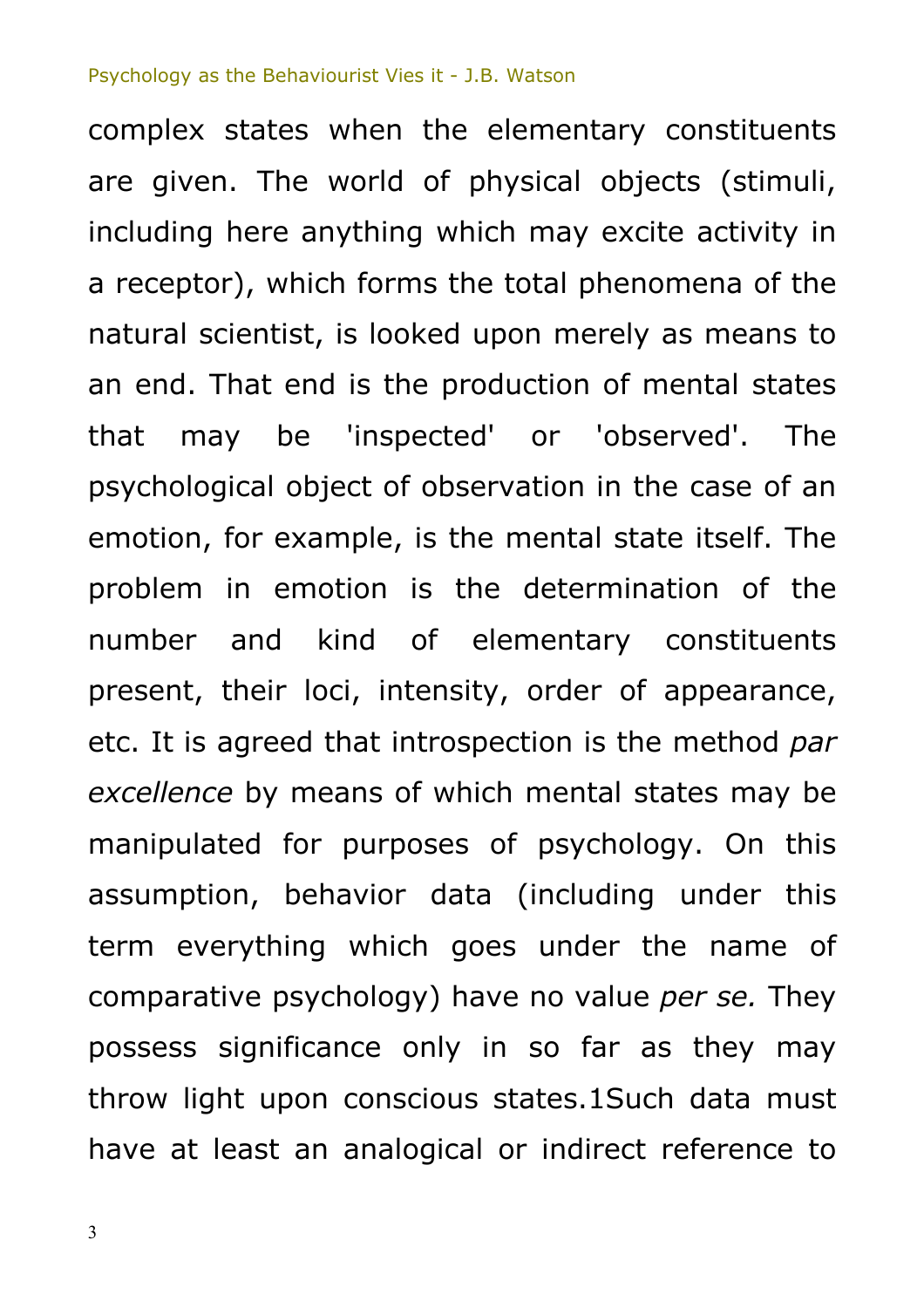belong to the realm of psychology.

Indeed, at times, one finds psychologists who are sceptical of even this analogical reference. Such scepticism is often shown by the question which is put to the student of behavior, 'what is the bearing of animal work upon human psychology?' I used to have to study over this question. Indeed it always embarrassed me somewhat. I was interested in my own work and felt that it was important, and yet I could not trace any close connection between it and psychology as my questioner understood psychology. I hope that such a confession will clear the atmosphere to such an extent that we will no longer have to work under false pretences. We must frankly admit that the facts so important to us which we have been able to glean from extended work upon the senses of animals by the behavior method have contributed only in a fragmentary way to the general theory of human sense organ processes, nor have they suggested new points of experimental attack. The enormous number of experiments which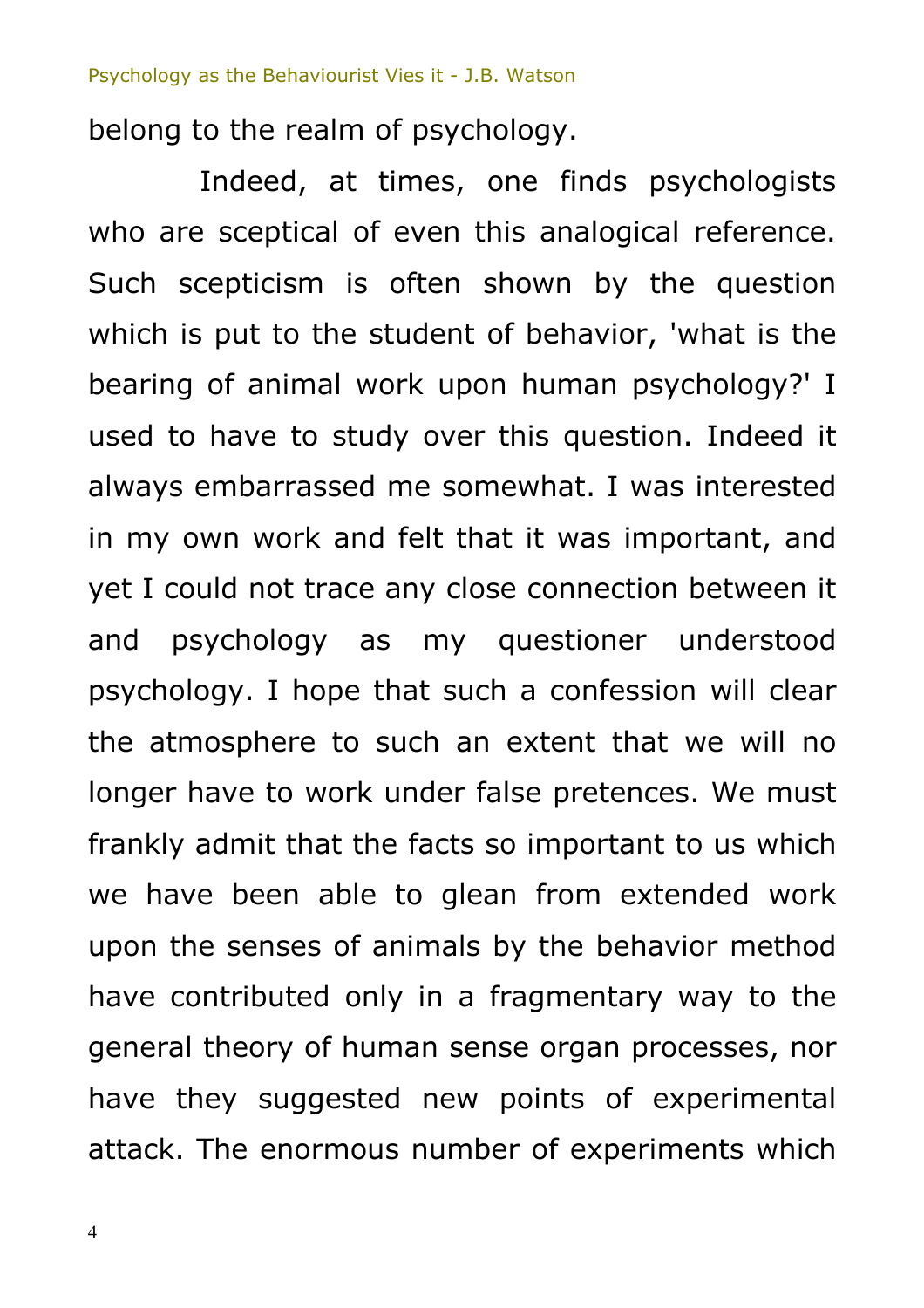we have carried out upon learning have likewise contributed little to human psychology. It seems reasonably clear that some kind of compromise must be affected: either psychology must change its viewpoint so as to take in facts of behavior, whether or not they have bearings upon the problems of 'consciousness'; or else behavior must stand alone as a wholly separate and independent science. Should human psychologists fail to look with favor upon our overtures and refuse to modify their position, the behaviorists will be driven to using human beings as subjects and to employ methods of investigation which are exactly comparable to those now employed in the animal work.

Any other hypothesis than that which admits the independent value of behavior material, regardless of any bearing such material may have upon consciousness, will inevitably force us to the absurd position of attempting to *construct* the conscious content of the animal whose behavior we have been studying. On this view, after having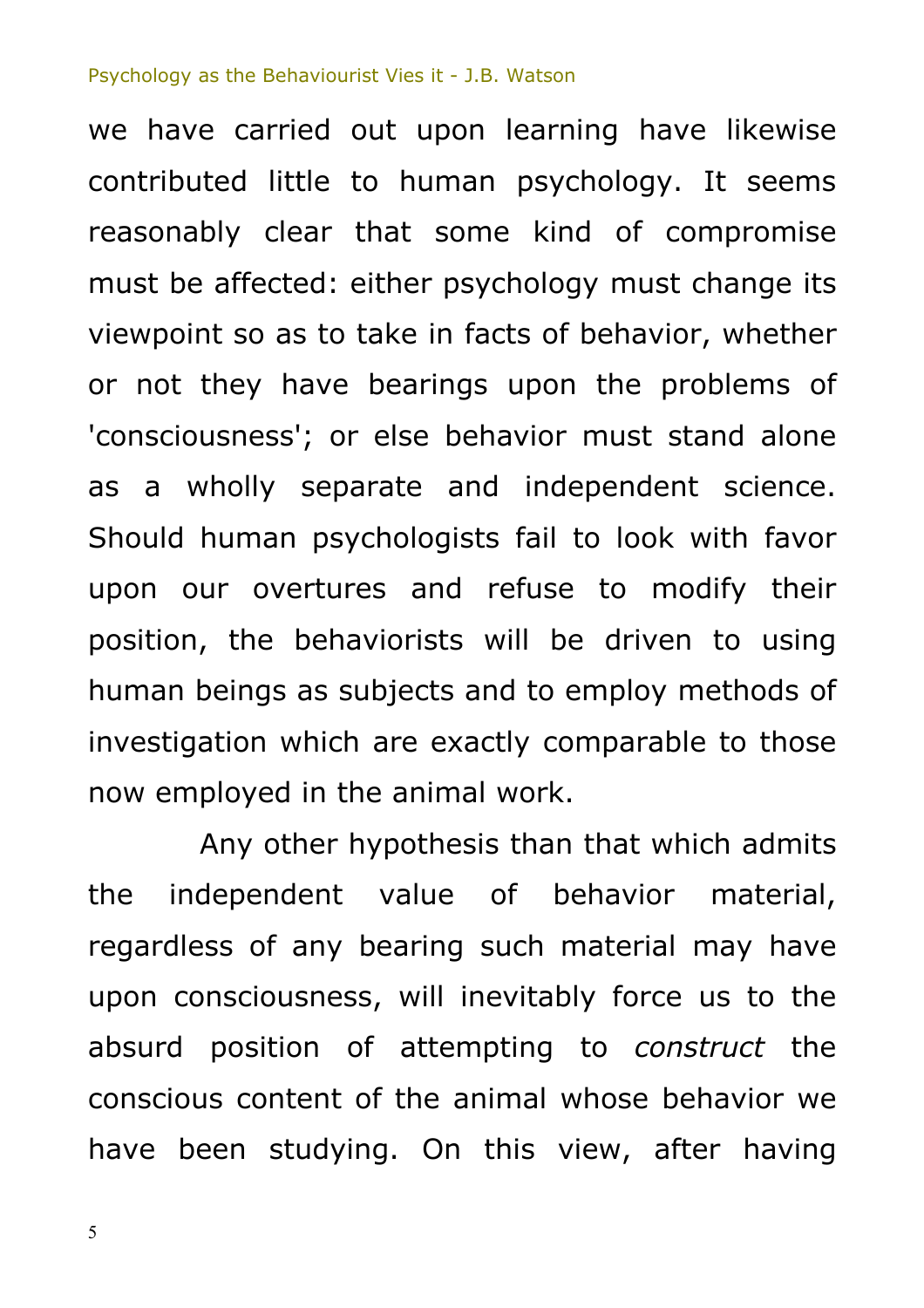determined our animal's ability to learn, the simplicity or complexity of its methods of learning, the effect of past habit upon present response, the range of stimuli to which it ordinarily responds, the widened range to which it can respond under experimental conditions -- in more general terms, its various problems and its various ways of solving them -- we should still feel that the task is unfinished and that the results are worthless, until we can interpret them by analogy in the light of consciousness. Although we have solved our problem we feel uneasy and unrestful because of our definition of psychology: we feel forced to say something about the possible mental processes of our animal. We say that, having no eyes, its stream of consciousness cannot contain brightness and color sensations as we know them -- having no taste buds this stream can contain no sensations of sweet, sour, salt and bitter. But on the other hand, since it does respond to thermal, tactual and organic stimuli, its conscious content must be made up largely of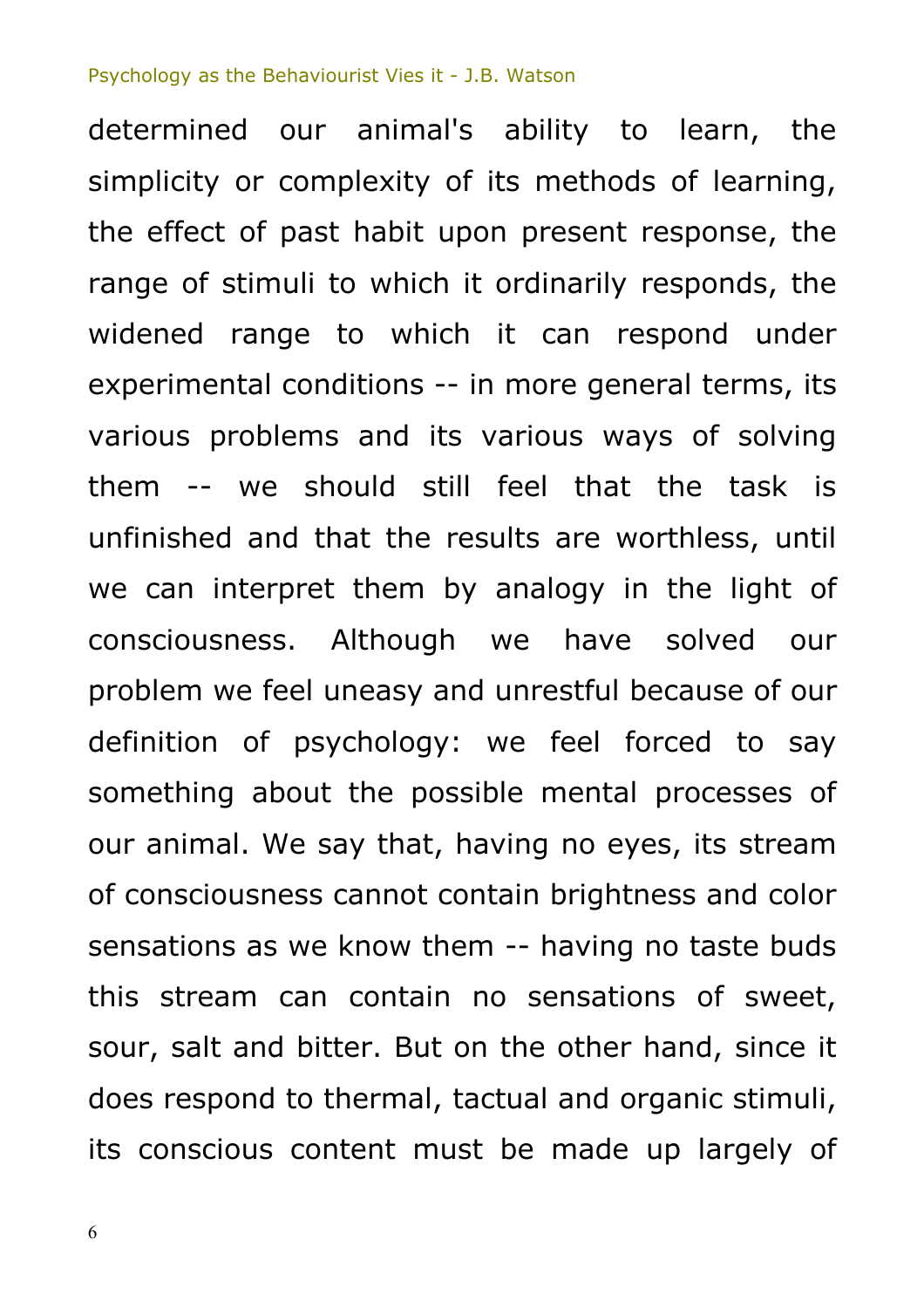these sensations; and we usually add, to protect ourselves against the reproach of being anthropomorphic, 'if it has any consciousness'. Surely this doctrine which calls for an anological interpretation of all behavior data may be shown to be false: the position that the standing of an observation upon behavior is determined by its fruitfulness in yielding results which are interpretable only in the narrow realm of (really human) consciousness.

This emphasis upon analogy in psychology has led the behaviorist somewhat afield. Not being willing to throw off the yoke of consciousness he feels impelled to make a place in the scheme of behavior where the rise of consciousness can be determined. This point has been a shifting one. A few years ago certain animals were supposed to possess 'associative memory', while certain others were supposed to lack it. One meets this search for the origin of consciousness under a good many disguises. Some of our texts state that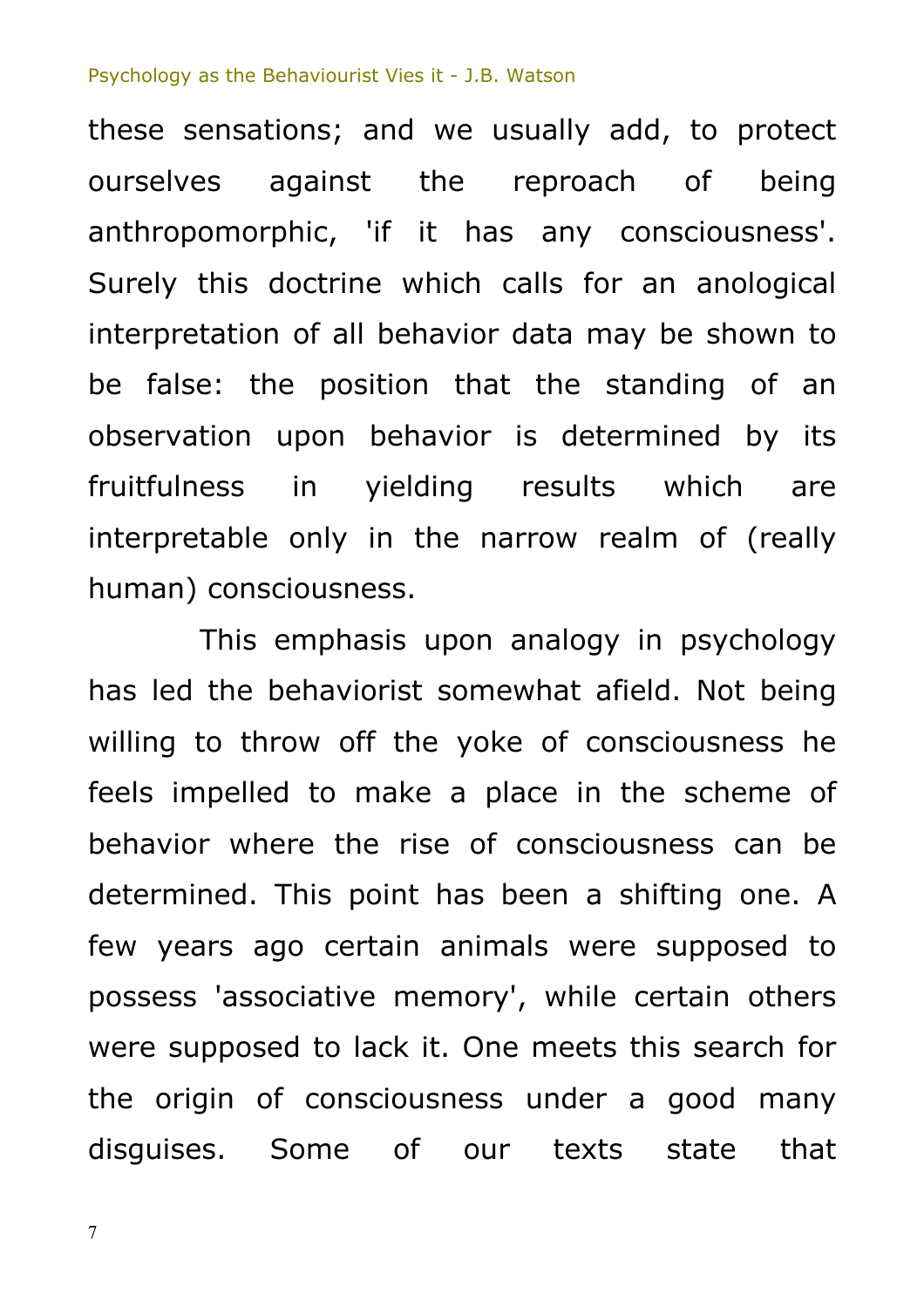consciousness arises at the moment when reflex and instinctive activities fail properly to conserve the organism. A perfectly adjusted organism would be lacking in consciousness. On the other hand whenever we find the presence of diffuse activity which results in habit formation, we are justified in assuming consciousness. I must confess that these arguments had weight with me when I began the study of behavior. I fear that a good many of us are still viewing behavior problems with something like this in mind. More than one student in behavior has attempted to frame criteria of the psychic -- to devise a set of objective, structural and functional criteria which, when applied in the particular instance, will enable us to decide whether such and such responses are positively conscious, merely indicative of consciousness, or whether they are purely 'physiological'. Such problems as these can no longer satisfy behavior men. It would be better to give up the province altogether and admit frankly that the study of the behavior of animals has no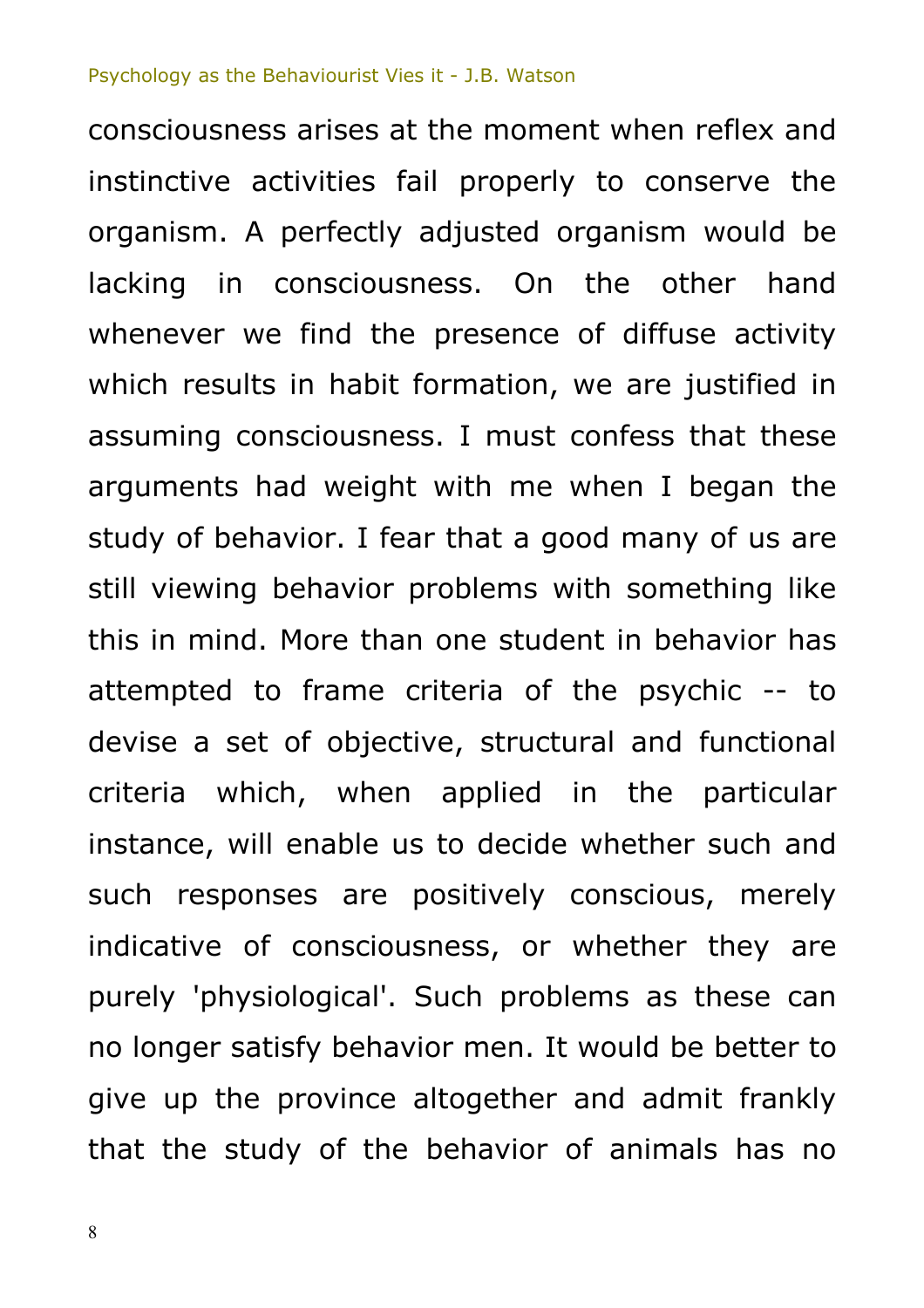justification, than to admit that our search is of such a 'will o' the wisp' character. One can assume either the presence or the absence of consciousness anywhere in the phylogenetic scale without affecting the problems of behavior by one jot or one tittle; and without influencing in any way the mode of experimental attack upon them. On the other hand, I cannot for one moment assume that the paramecium responds to light; that the rat learns a problem more quickly by working at the task five times a day than once a day, or that the human child exhibits plateaux in his learning curves. These are questions which vitally concern behavior and which must be decided by direct observation under experimental conditions.

This attempt to reason by analogy from human conscious processes to the conscious processes in animals, and *vice versa:* to make consciousness, as the human being knows it, the center of reference of all behavior, forces us into a situation similar to that which existed in biology in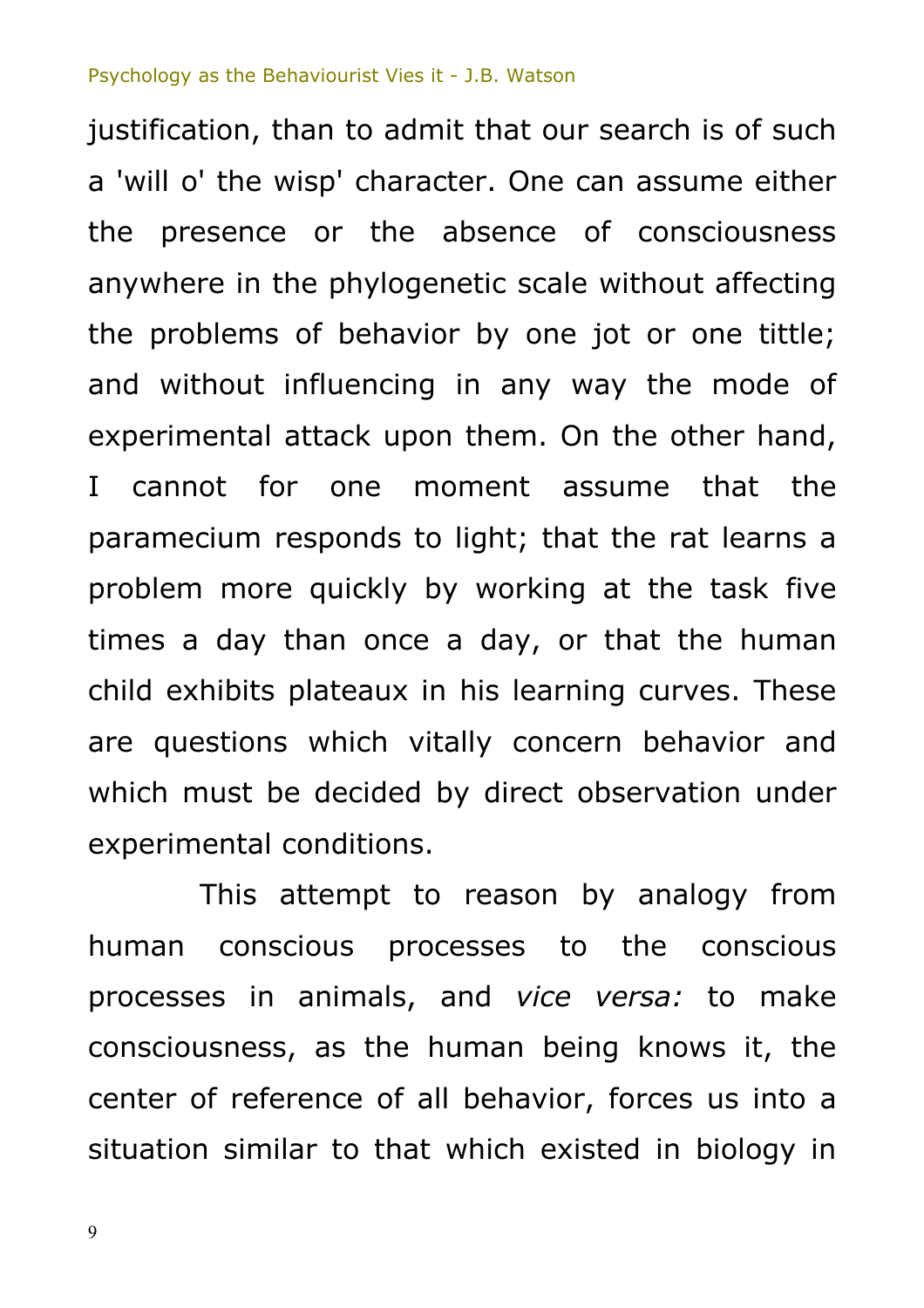Darwin's time. The whole Darwinian movement was judged by the bearing it had upon the origin and development of the human race. Expeditions were undertaken to collect material which would establish the position that the rise of the human race was a perfectly natural phenomenon and not an act of special creation. Variations were carefully sought along with the evidence for the heaping up effect and the weeding out effect of selection; for in these and the other Darwinian mechanisms were to be found factors sufficiently complex to account for the origin and race differentiation of man. The wealth of material collected at this time was considered valuable largely in so far as it tended to develop the concept of evolution in man. It is strange that this situation should have remained the dominant one in biology for so many years. The moment zoology undertook the experimental study of evolution and descent, the situation immediately changed. Man ceased to be the center of reference. I doubt if any experimental biologist today, unless actually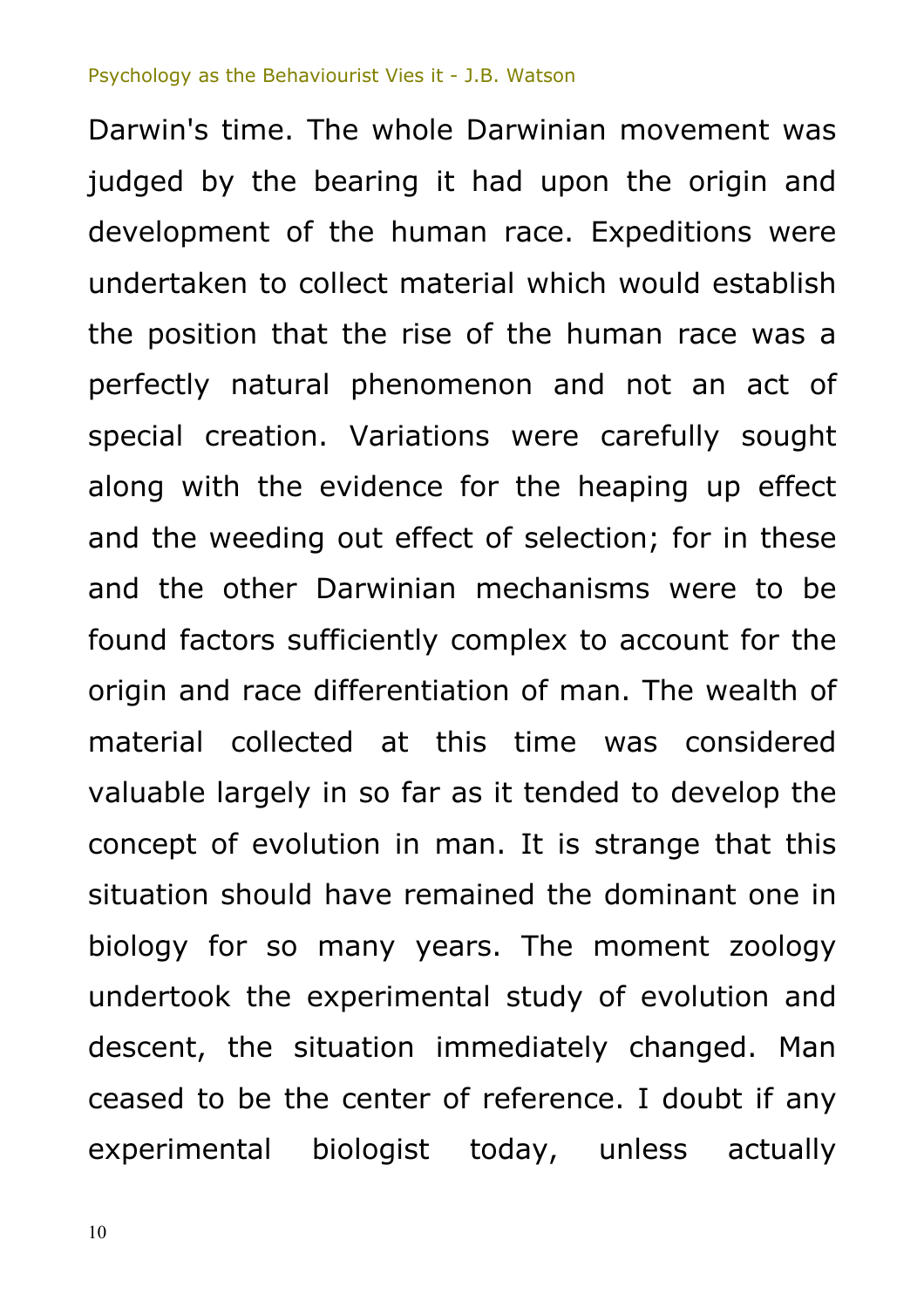descent of the *genus homo* from some more<br>primitive stock.<br>In psychology we are still in that stage of enus hotels<br>and the direction of nterpreted<br>
nave to disi<br>
e of coat conternative<br>
little bear Solding of Their,<br>
pics, equal in<br>
which his inte<br>
is not fair to<br>
oward human<br>
d in terms of h  $an<sub>e</sub>$ b s to it in his think<br>tudy of many spee<br>to work out the latype upon which h<br>rally, he follows<br>ace differentiation engaged in the problem of race amerentiation....<br>man, tries to interpret his findings in terms of<br>human evolution, or ever refers to it in his thinking. engaged in the problem of race differentiation in man, tries to interpret his findings in terms of He gathers his data from the study of many species of plants and animals and tries to work out the laws of inheritance in the particular type upon which he is conducting experiments. Naturally, he follows the progress of the work upon race differentiation in man and in the descent of man, but he looks upon these as special topics, equal in importance with his own yet ones in which his interests will never be vitally engaged. It is not fair to say that all of his work is directed toward human evolution or that it must be interpreted in terms of human evolution. He does not have to dismiss certain of his facts on the inheritance of coat color in mice because, forsooth, they have little bearing upon the differentiation of the genus homo into separate races, or upon the primitive stock.

In psychology we are still in that stage of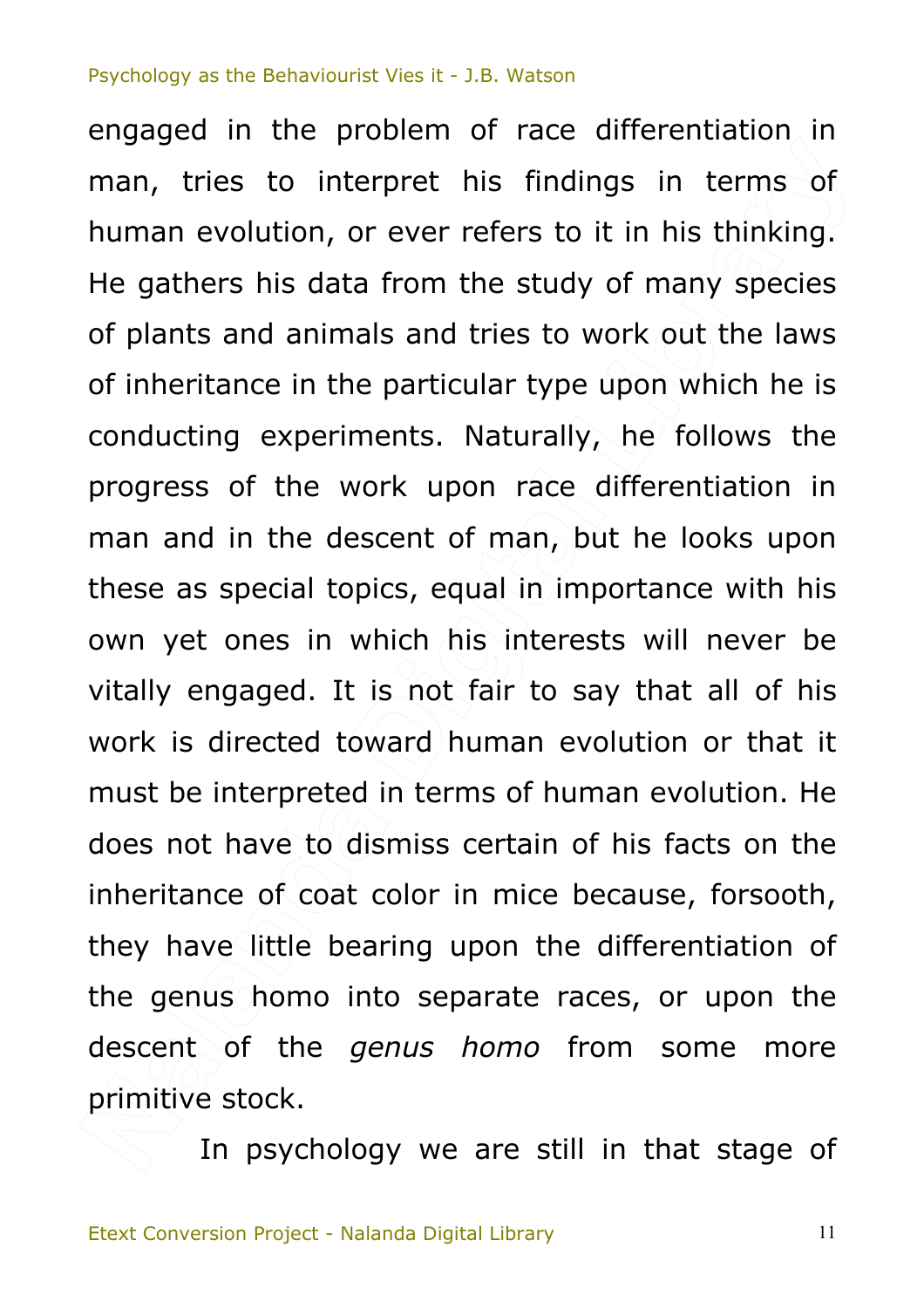the color apparatus designed for testing the<br>responses of animals to monochromatic light in the<br>attic at Johns Hopkins. It was this: 'And they call - Shan<br>guished<br>color a o use for t<br>pd are desi<br>y are thoug<br>hall always nd in mining<br>ociated, and t<br>c a systemati<br>trol of respons<br>s are indicative ng ho atize so far as the<br>
ind by saying, this<br>
ysiological fact where the<br>
in getting all of<br>
ch the animal as material. We have a general place of discard for<br>processes, which we anathematize so far as their development where we feel that we must select our material. We have a general place of discard for value for psychology is concerned by saying, 'this is a reflex'; 'that is a purely physiological fact which has nothing to do with psychology'. We are not interested (as psychologists) in getting all of the processes of adjustment which the animal as a whole employs, and in finding how these various responses are associated, and how they fall apart, thus working out a systematic scheme for the prediction and control of response in general. Unless our observed facts are indicative of consciousness, we have no use for them, and unless our apparatus and method are designed to throw such facts into relief, they are thought of in just as disparaging a way. I shall always remember the remark one distinguished psychologist made as he looked over the color apparatus designed for testing the responses of animals to monochromatic light in the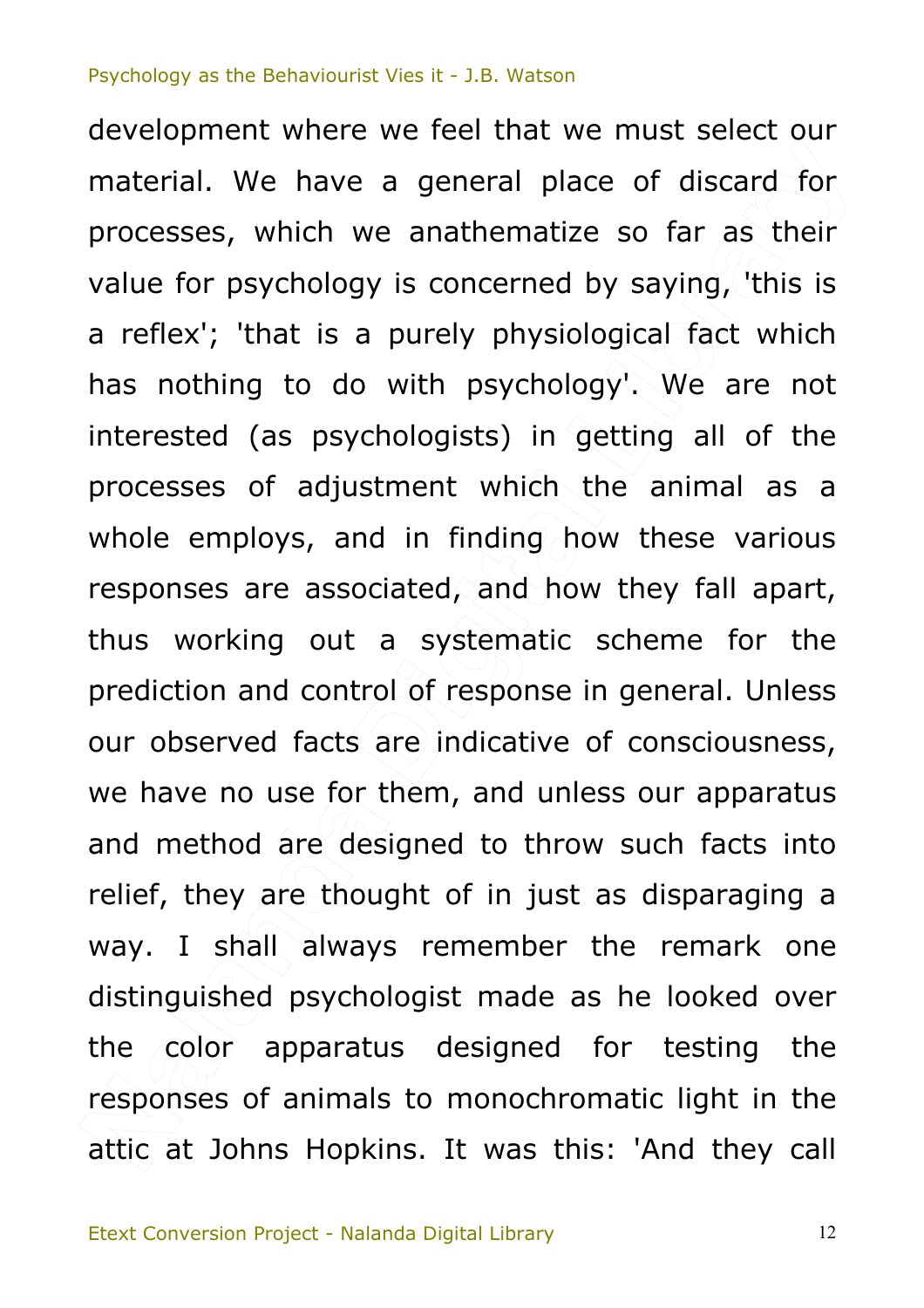this psychology!'

your introspection is poor. if, on the other hand, a<br>feeling seems reasonably clear to you, your<br>introspection is again faulty. You are seeing too ducibic<br>observe<br>introsne mental con<br>enough, imp<br>sciences<br>de results. In apparatus exercised<br>t it is due to<br>trained.2The a<br>not upon the exercised:<br>conditions. The  $\frac{\sqrt{2}}{2}$ A during the fifty-<br>
sperimental discip<br>
d as an undispure it is gener<br>
d it is methods<br>
it is methods<br>
igs, it is not due I do not wish unduly to criticize psychology.<br>It has failed signally, I believe, during the fifty-odd I do not wish unduly to criticize psychology. years of its existence as an experimental discipline to make its place in the world as an undisputed natural science. Psychology, as it is generally thought of, has something esoteric in its methods. If you fail to reproduce my findings, it is not due to some fault in your apparatus or in the control of your stimulus, but it is due to the fact that your introspection is untrained.2The attack is made upon the observer and not upon the experimental setting. In physics and in chemistry the attack is made upon the experimental conditions. The apparatus was not sensitive enough, impure chemicals were used, etc. In these sciences a better technique will give reproducible results. Psychology is otherwise. if you can't observe 3-9 states of clearness in attention, feeling seems reasonably clear to you, your introspection is again faulty. You are seeing too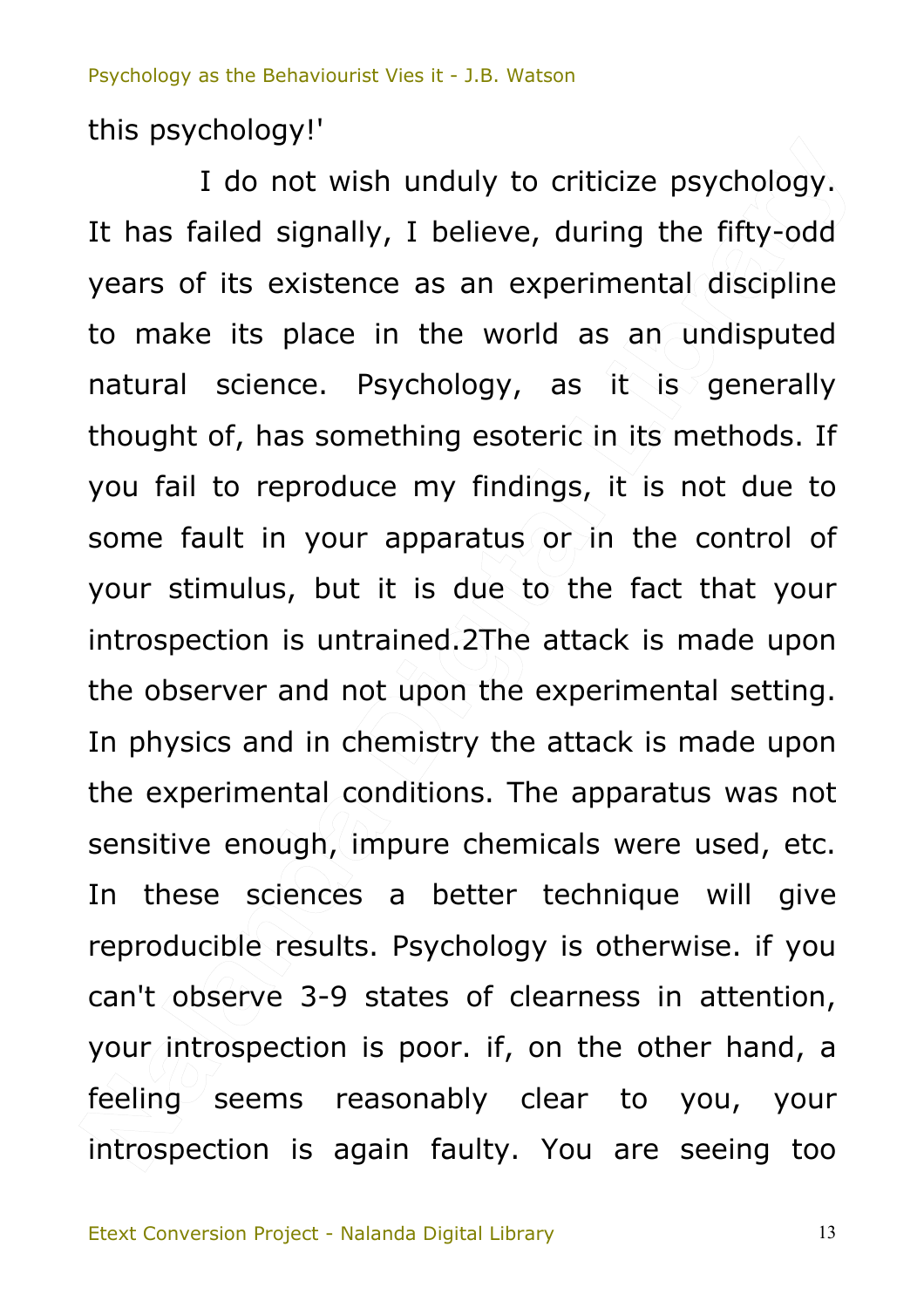much. Feelings are never clear.

extension, duration, and intensity. Another will add<br>clearness. Still another that of order. I doubt if any<br>one psychologist can draw up a set of statements  $\frac{d}{dt}$  the attri an the same<br>ent in ps<br>A sensatiende psych etc.) that I,<br>t something i<br>types of probl<br>is no longer<br>ame thing whe ought all reference<br>
o longer delude it<br>
ig mental states<br>
have become<br>
stions concerning<br>
of conscious cont come when<br>reference to The time seems to have come psychology must discard all consciousness; when it need no longer delude itself into thinking that it is making mental states the object of observation. We have become so enmeshed in speculative questions concerning the elements of mind, the nature of conscious content (for example, imageless thought, attitudes, and Bewusstseinslage, etc.) that  $I_i$  as an experimental student, feel that something is wrong with our premises and the types of problems which develop from them. There is no longer any quarantee that we all mean the same thing when we use the terms now current in psychology. Take the case of sensation. A sensation is defined in terms of its attributes. One psychologist will state with readiness that the attributes of a visual sensation are *quality, clearness.* Still another that of *order.* I doubt if any one psychologist can draw up a set of statements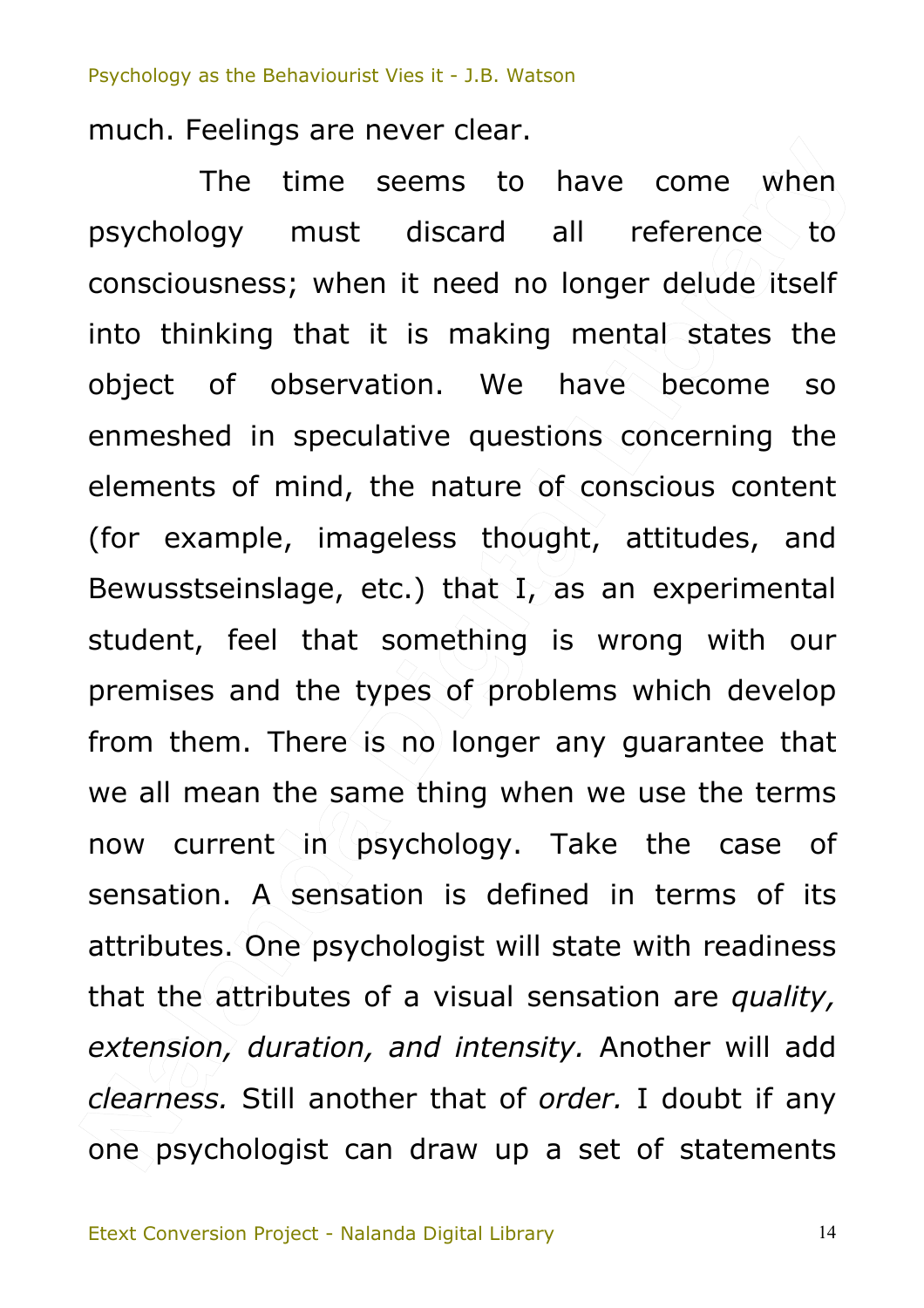psycholog<br>these diff<br>sensation  $\frac{5.5}{10}$  or  $\frac{6}{10}$ the number<br>ing them so<br>is unusably<br>in that of The Cast in the White<br>
ust noticeable<br>
ple sensation,<br>
e in the white<br>
ie sensations,<br>
nber is so large  $\overline{n}$  the o the question of<br>Is there an extrem<br>
is -- or only four, is<br>
igain, yellow, whe obtained<br>
pectral rays upon mm<sub>be</sub><br>fferent<br>of the describing what he means by sensation which will be agreed to by three other psychologists of different training. Turn for a moment to the question of the number of isolable sensations. Is there an extremely large number of color sensations -- or only four, red, green, yellow and blue? Again, yellow, while psychologically simple, can be obtained by superimposing red and green spectral rays upon the same diffusing surface! If, on the other hand, we say that every just noticeable difference in the spectrum is a simple sensation, and that every just noticeable increase in the white value of a given colour gives simple sensations, we are forced to admit that the number is so large and the conditions for obtaining them so complex that the concept of sensation is unusable, either for the purpose of analysis or that of synthesis. Titchener, who has fought the most valiant fight in this country for a psychology based upon introspection, feels that these differences of opinion as to the number of sensations and their attributes; as to whether there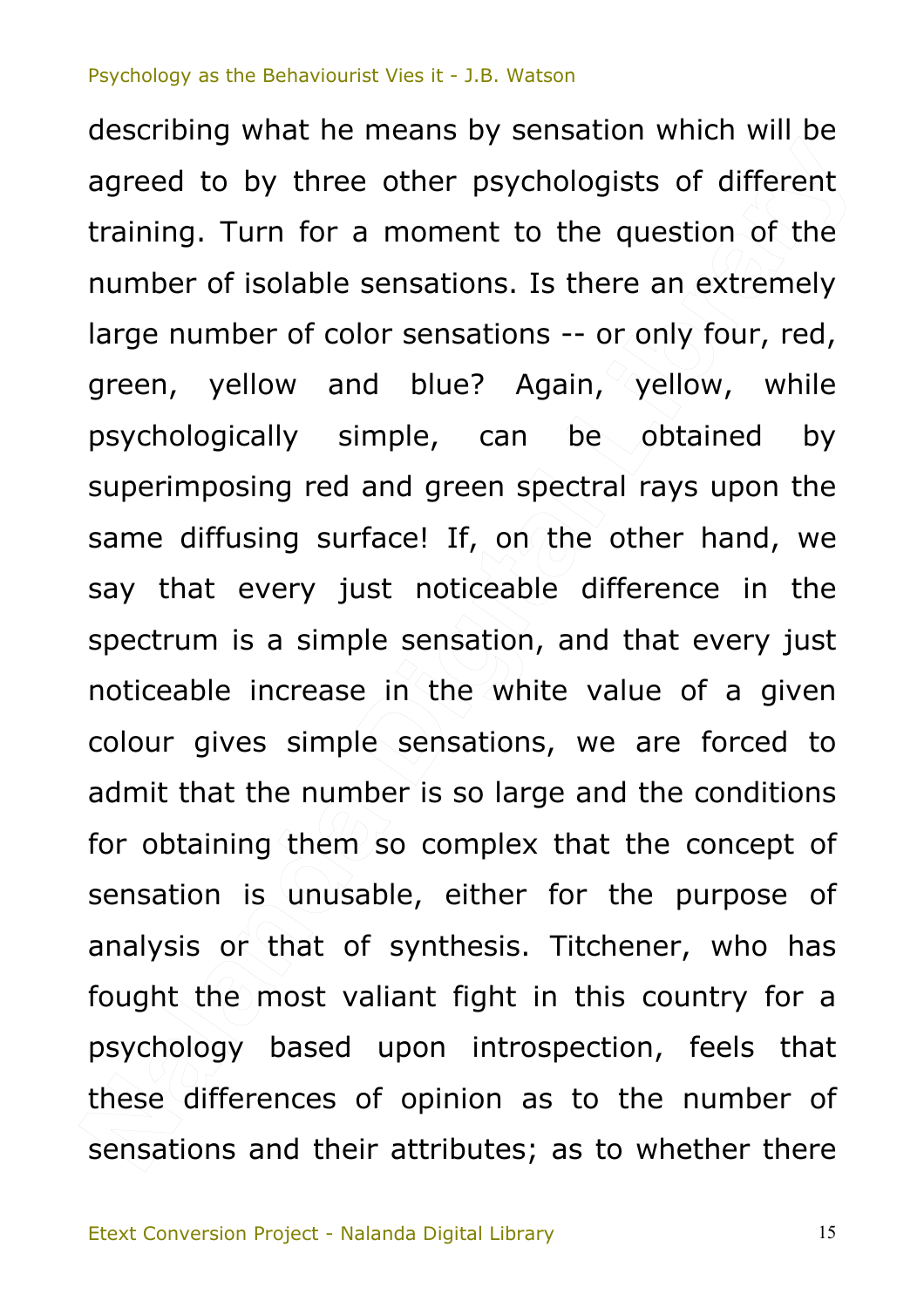$\frac{15}{2}$  and<br> $\frac{1}{2}$  and s to whether<br>f 'extensio<br>which can<br>difference the answers<br>
v believe that<br>
is the introsp<br>
logy will still<br>
ther auditory reate Fectly natural in<br>Industriangle is sychology. While<br>a science is full<br>only those who<br>now have it, who h on the<br>in the are relations (in the sense of elements) and on the many others which seem to be fundamental in every attempt at analysis, are perfectly natural in the present undeveloped state of psychology. While it is admitted that every growing science is full of unanswered questions, surely only those who are wedded to the system as we now have it, who have fought and suffered for it, can confidently believe that there will ever be any greater uniformity than there is now in the answers we have to such questions. I firmly believe that two hundred years from now, unless the introspective method is discarded, psychology will still be divided on the question as to whether auditory sensations have the quality of 'extension', whether intensity is an attribute which can be applied to color, whether there is a difference in 'texture' between image and sensation and upon many hundreds of others of like character.

character.<br>
The condition in regard to other mental<br>
processes is just as chaotic. Can image type be The condition in regard to other mental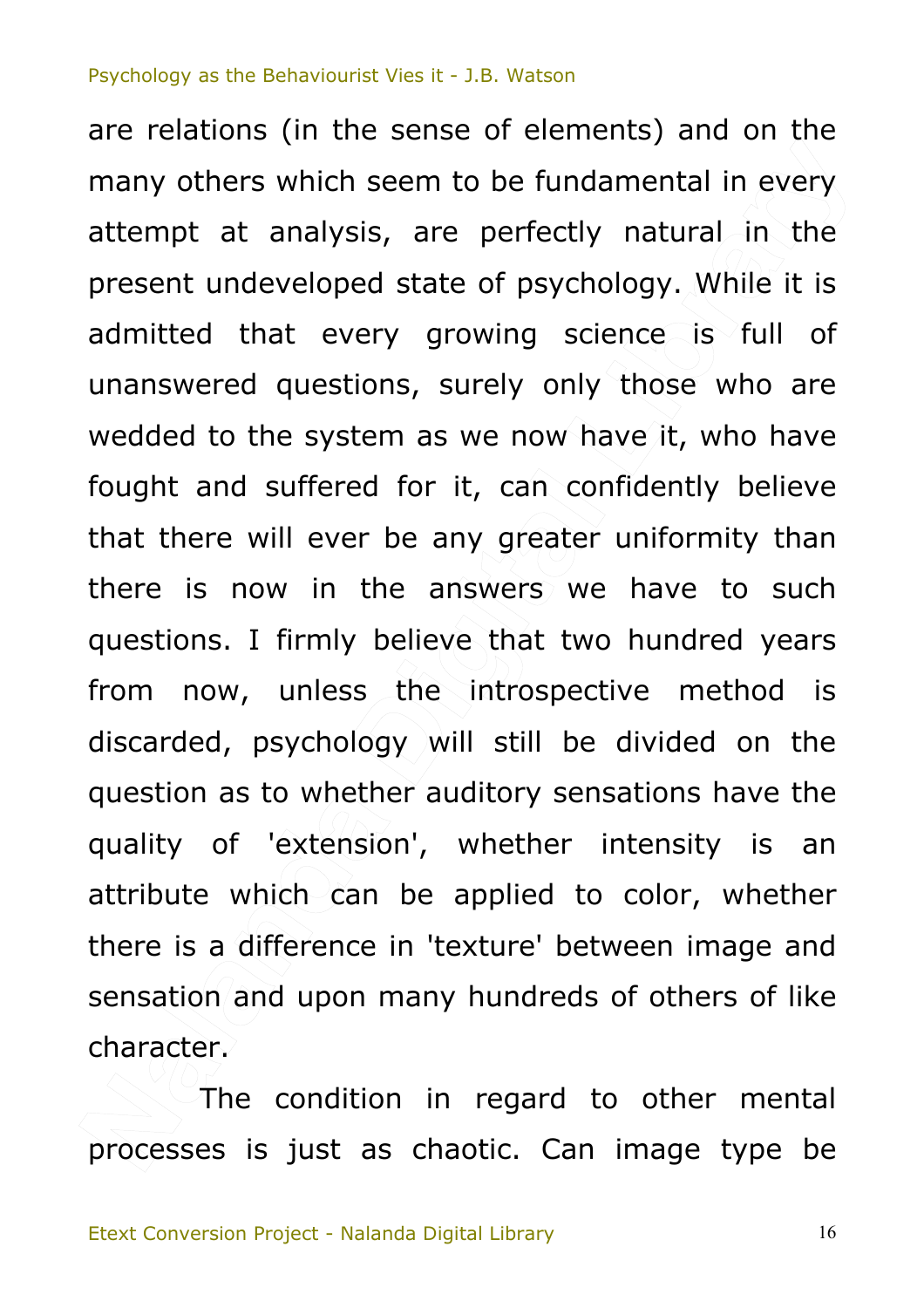**POT** sts agreed upon w<br>
elings are attituded<br>
groups of orga<br>
tain solidarity.<br>
ds them to be r  $\frac{1}{2}$  upon experimentally tested and verified? Are recondite thought processes dependent mechanically upon imagery at all? Are psychologists agreed upon what feeling is? One states that feelings are attitudes. Another finds them to be groups of organic sensations possessing a certain solidarity. Still another and larger group finds them to be new elements correlative with and ranking equally with sensations.

understand the difference between functional<br>psychology and structural psychology. Instead of<br>clarity, confusion grows upon me. The terms har, sis<br>ble eler<br>rstand e use of ele<br>sts. It throv<br>e of consci<br>sis of consc Dogical Quarre<br>
Sological Quarre<br>
tructural psych<br>
sychology. This<br>
elements in the My psychological quarrel is not with the systematic and structural psychologist alone. The last fifteen years have seen the growth of what is called functional psychology. This type of psychology decries the use of elements in the static sense of the structuralists. It throws emphasis upon the biological significance of conscious processes instead of upon the analysis of conscious states into introspectively isolable elements. I have done my best to understand the difference between functional psychology and structural psychology. Instead of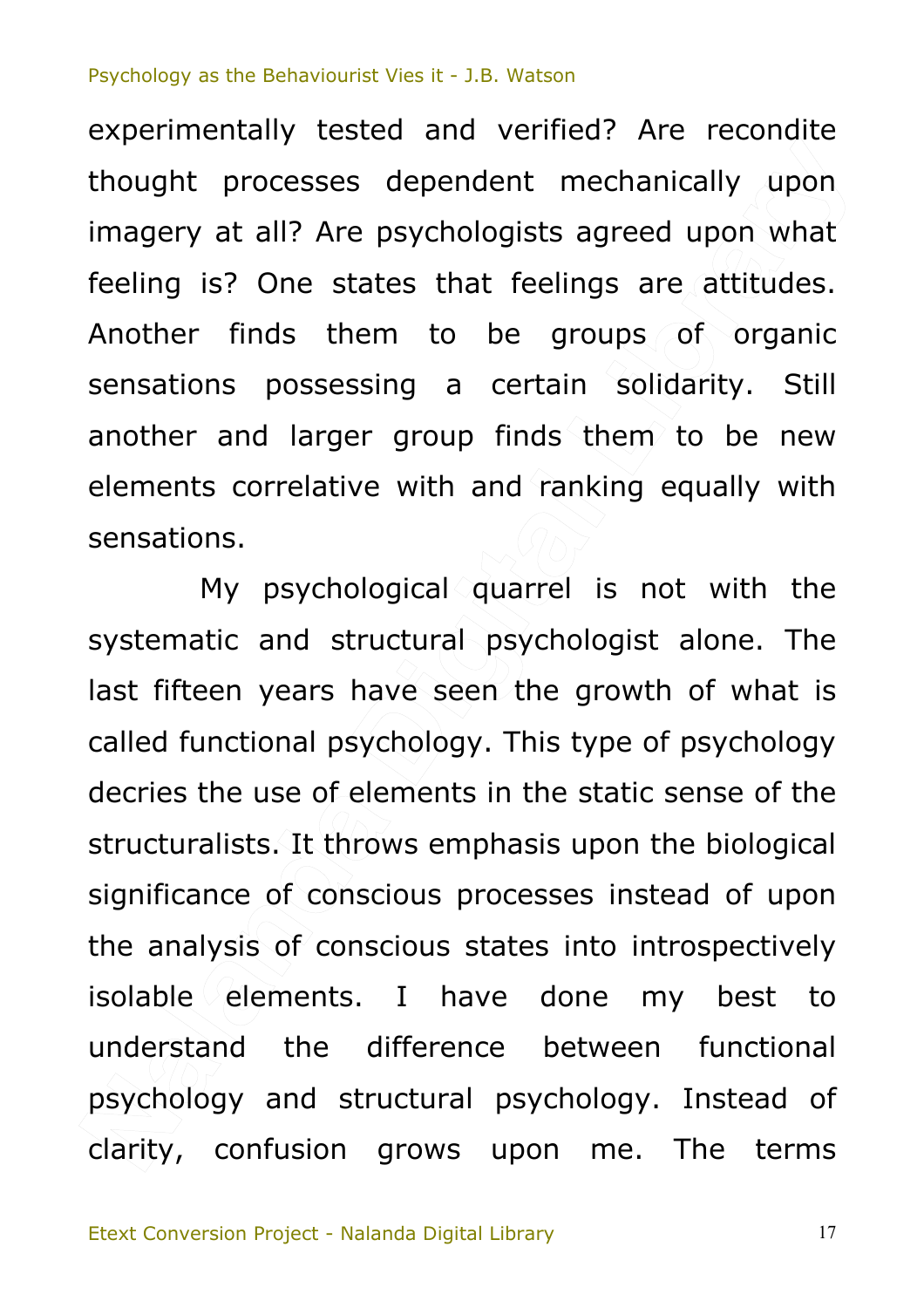his terms without carefully showing the changes in<br>meaning which are to be attached to them. I was<br>greatly surprised some time ago when I opened  $h$  the sy e or the oth<br>
ved by the<br>
s used in f angle of function, and especially so when function is<br>obtained by the introspection method. It is rather<br>interesting that no functional psychologist has<br>carefully distinguished between 'perception' (and<br>this is true of the when the word 'proce<br>and like terms<br>rves in some way<br>tent' and to le<br>if these concepts<br>a content standpo sensation, perception, arrection, emotion, volition<br>are used as much by the functionalist as by the<br>structuralist. The addition of the word 'process' sensation, perception, affection, emotion, volition are used as much by the functionalist as by the ('mental act as a whole', and like terms are frequently met) after each serves in some way to remove the corpse of ccontent' and to leave 'function' in its stead. Surely if these concepts are elusive when looked at from a content standpoint, they are still more deceptive when viewed from the angle of function, and especially so when function is obtained by the introspection method. It is rather interesting that no functional psychologist has carefully distinguished between 'perception' (and as employed by the systematist, and cperceptual process' as used in functional psychology. It seems illogical and hardly fair to criticize the psychology which the systematist gives us, and then to utilize meaning which are to be attached to them. I was greatly surprised some time ago when I opened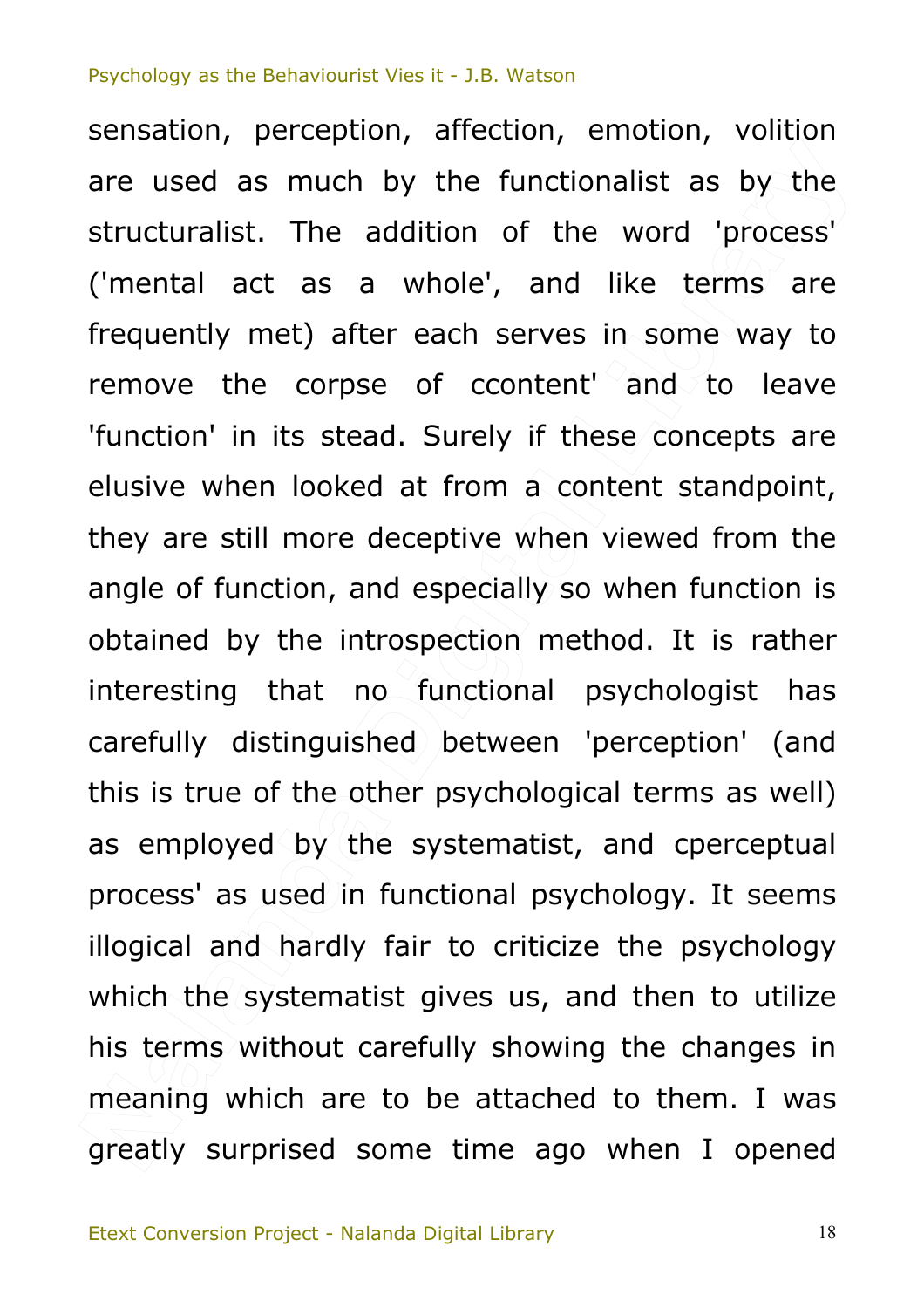d addi of mental behavistatements I thousand<br>based upon differ<br>cience of behavio<br>ventional treatmenty, etc., along I mosary 5 Book and saw psychology defined as the<br>'science of behavior'. A still more recent text states<br>that psychology is the 'science of mental behavior'. Pillsbury's book and saw psychology defined as the 'science of behavior'. A still more recent text states When I saw these promising statements I thought, now surely we will have texts based upon different lines. After a few pages the science of behavior is dropped and one finds the conventional treatment of sensation, perception, imagery, etc., along with certain shifts in emphasis and additional facts which serve to give the author's personal imprint.

convenient to do so and that he does it to avoid the circumlocution and clumsiness which are inherent in any thoroughgoing parallelism. 3As a matter of fact I ed....3<br>Intaxed<br>Phient to ations in te<br>ear to funct<br>of adjustme<br>s which al mphasis and administration<br>
uthor's person<br>
ne difficulties<br>
nal psychology<br>
functionalist<br>
terms which One of the difficulties in the way of a consistent functional psychology is the parallelistic hypothesis. If the functionalist attempts to express his formulations in terms which make mental states really appear to function, to play some active role in the world of adjustment, he almost inevitably lapses into terms which are connotative of interaction. When taxed with this he replies that it is more circumlocution and clumsiness which are inherent in any thoroughgoing parallelism.3As a matter of fact I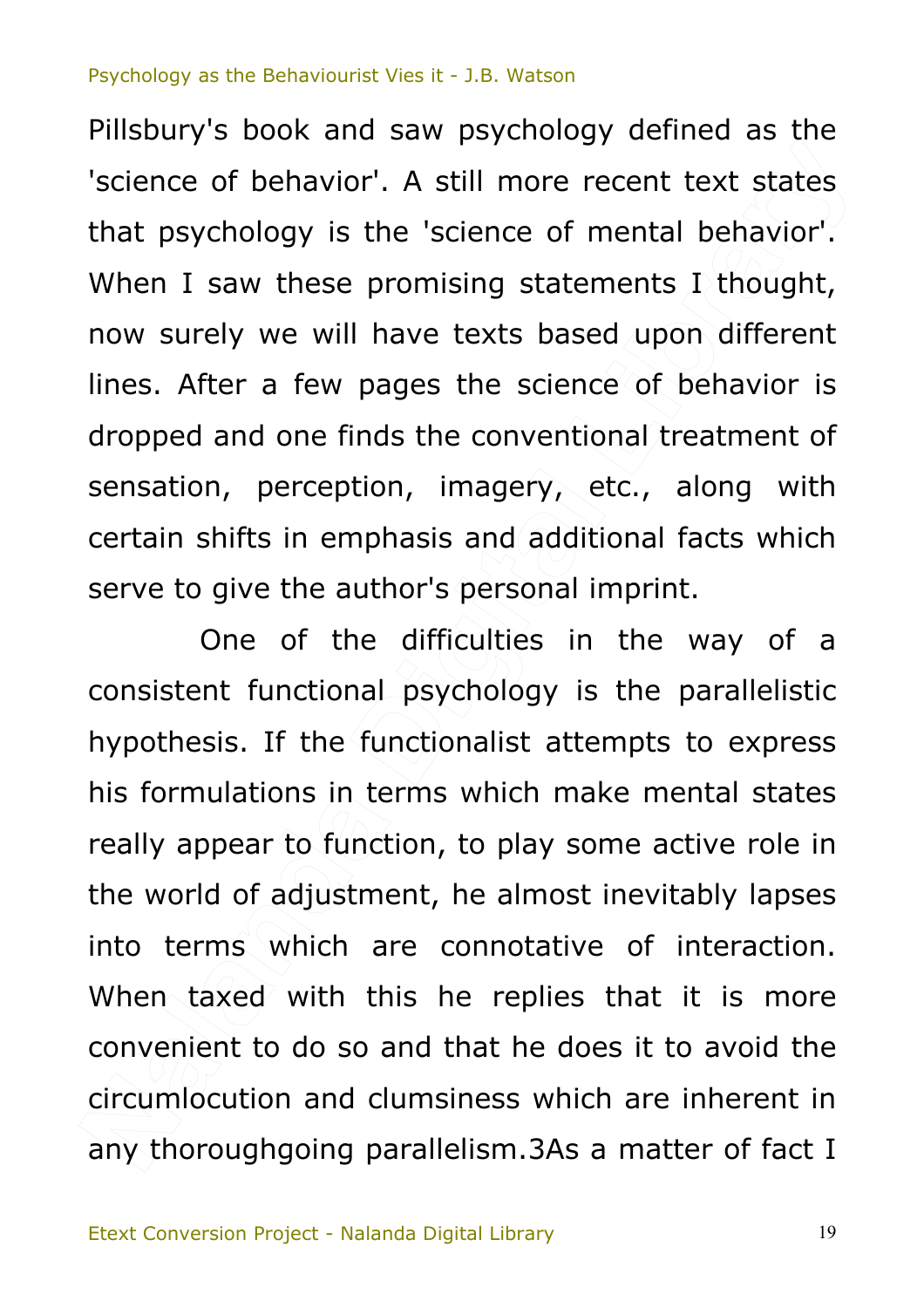up in th<br>s as one<br>ches of scie<br>is leads m The priviles.<br>
Soblem affects<br>
oblem affects<br>
I can state m<br>
ing that I shou<br>
the same id  $\mathsf{s}$ . The ns views. I feel t<br>nsistent and log<br>s both the Scylla<br>of interaction. Th<br>nical speculation n<br>ior as little as t when<br>el\_that believe the functionalist actually thinks in terms of interaction and resorts to parallelism only when forced to give expression to his views. I feel that *behaviorism* is the only consistent and logical functionalism. In it one avoids both the Scylla of parallelism and the Charybdis of interaction. Those time-honored relics of philosophical speculation need trouble the student of behavior as little as they trouble the student of physics. The consideration of the mind-body problem affects neither the type of problem selected nor the formulation of the solution of that problem. I can state my position here no better than by saying that I should like to bring my students up in the same ignorance of such hypotheses as one finds among the students of other branches of science.

can write a psychology, define it as Pillsbury, and<br>never go back upon our definition: never use the<br>terms consciousness, mental states, mind, content, o make 1<br>a make 1<br>write a 1 This leads me to the point where I should like to make the argument constructive. I believe we can write a psychology, define it as Pillsbury, and never go back upon our definition: never use the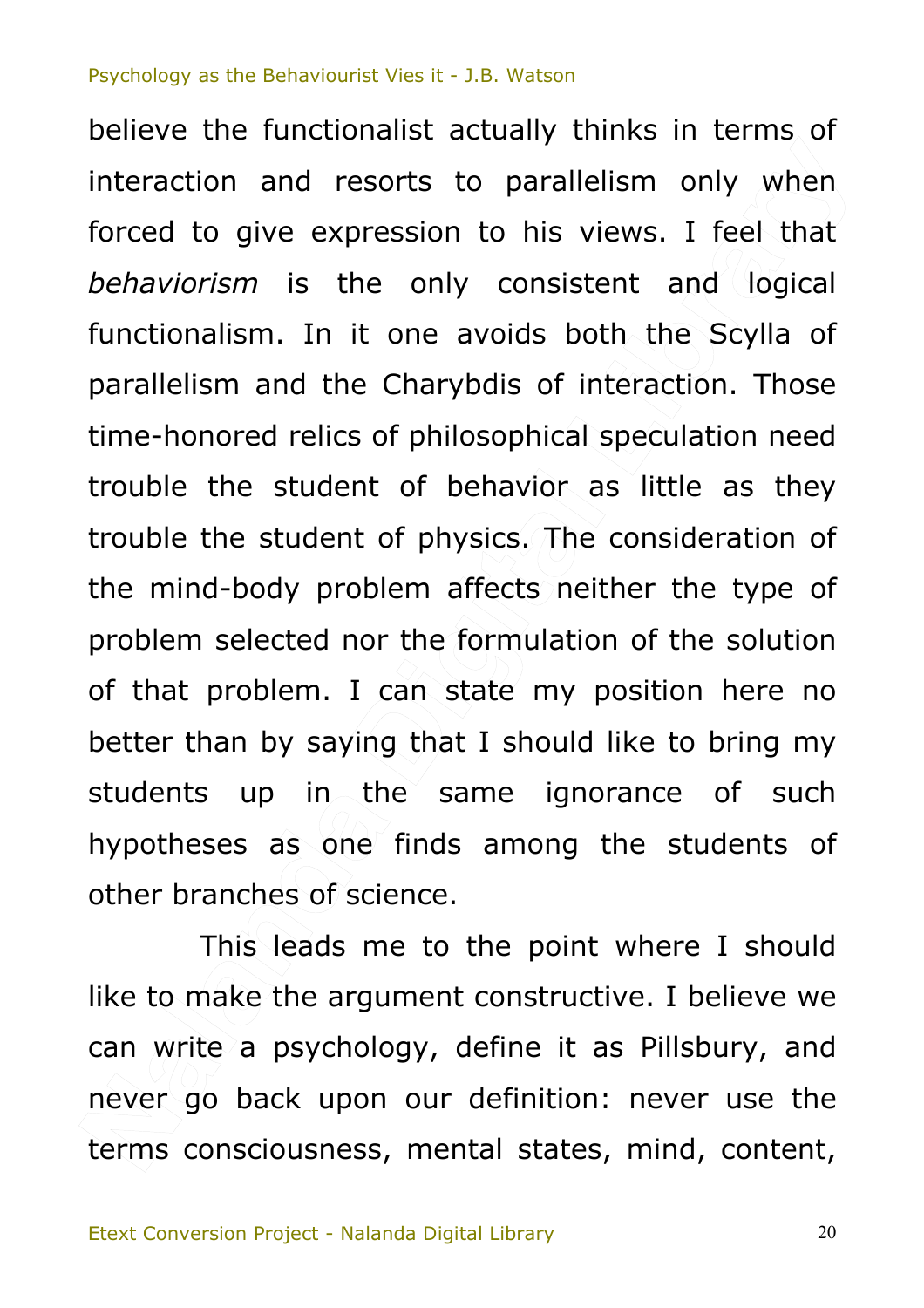$\bigcirc$ ology of Beer, Bet<br>at of the so-ca<br>can be done in te<br>in terms of h<br>ns and the I<br>sreally worth while we.<br>vithout<br>Bethe, introspectively verifiable, imagery, and the like. I believe that we can do it in a few years without running into the absurd terminology of Beer, Bethe, Von Uexküll, Nuel, and that of the so-called objective schools generally. It can be done in terms of stimulus and response, in terms of habit formation, habit integrations and the like. Furthermore, I believe that it is really worth while to make this attempt now.

psychology completely worked out, given the<br>response the stimuli can be predicted; given the<br>stimuli the response can be predicted. Such a set of nereditary<br>ts may be<br>late that th<br>secondly, now.<br>
ology which I<br>
ike as a starti<br>
hat organisms<br>
emselves to th<br>
ary and habit The psychology which I should attempt to build up would take as a starting point, first, the observable fact that organisms, man and animal alike, do adjust themselves to their environment by means of hereditary and habit equipments. These adjustments may be very adequate or they may be so inadequate that the organism barely maintains its existence; secondly, that certain stimuli lead the organisms to make the responses. In a system of response the stimuli can be predicted; given the stimuli the response can be predicted. Such a set of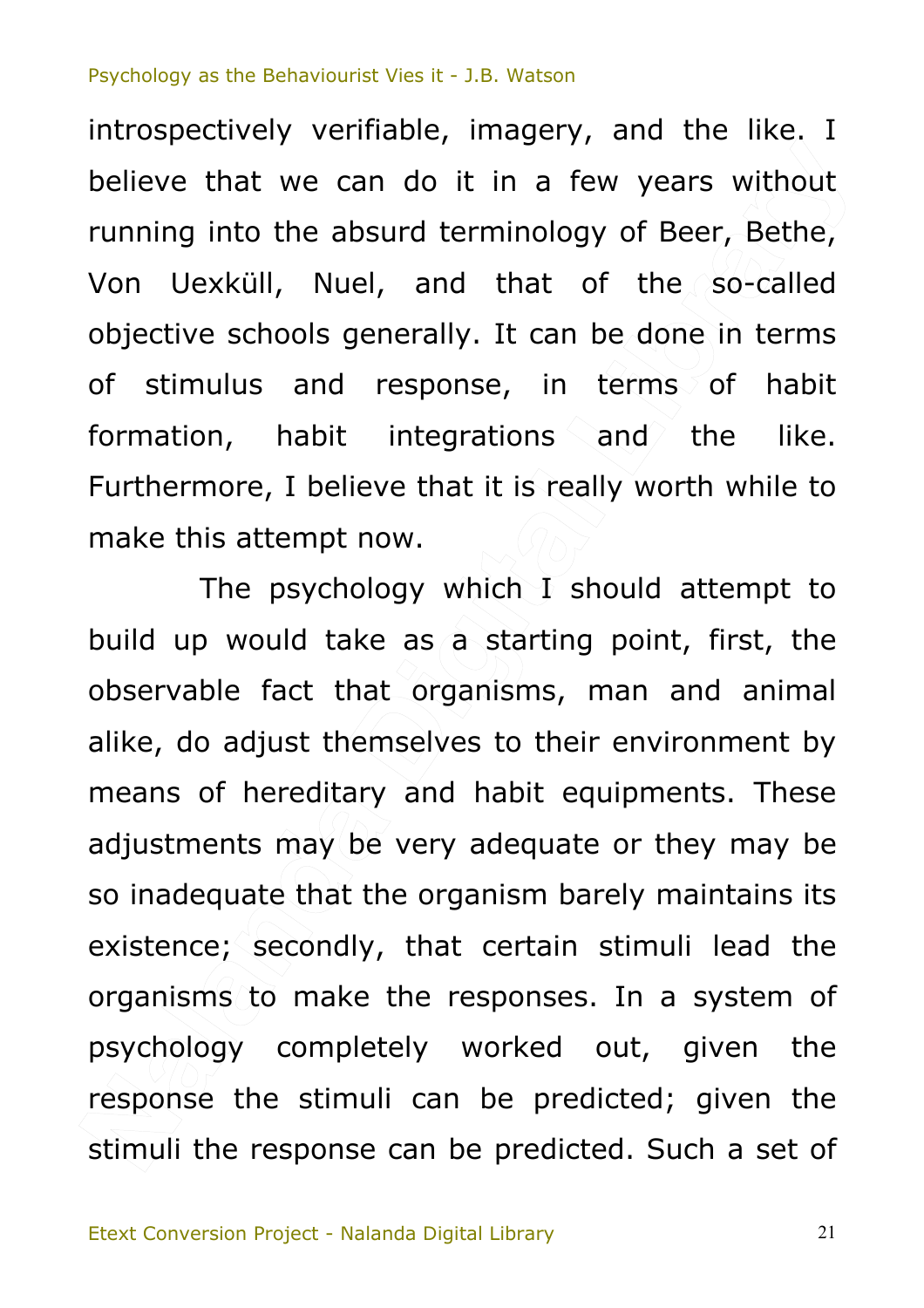them. In this way I was able to study the order of<br>appearance of hereditary adjustments and their<br>complexity, and later the beginnings of habit een what<br>The this of life. I fir<br>a whole an<br>understand<br>what was ha ortugas<br>
1 I reached<br>
1 I reached<br>
1 I reached<br>
1 Chers seeme<br>
1 Seeme<br>
1 Seeme<br>
1 Seeme<br>
1 Seeme<br>
1 Seeme<br>
1 Seeme  $\begin{bmatrix} \n\text{had} \\
\text{bd} \\
\text{bd} \\
\text{bd} \\
\text{bd} \\
\text{bd} \\
\text{bd} \\
\text{bd} \\
\text{bd} \\
\text{bd} \\
\text{bd} \\
\text{bd} \\
\text{bd} \\
\text{bd} \\
\text{bd} \\
\text{bd} \\
\text{bd} \\
\text{bd} \\
\text{bd} \\
\text{bd} \\
\text{bd} \\
\text{bd} \\
\text{bd} \\
\text{bd} \\
\text{bd} \\
\text{bd} \\
\text{bd} \\
\text{bd} \\
\text{bd} \\
\text{bd} \\
\text{bd} \\
\text{bd} \\
\text{bd} \\
\text{bd} \\
\text{bd} \\
\text$ than the ones whof the day. I poss<br>tter by choosing<br>ne is likely to mee<br>time ago I was ca<br>tain species of bil hardly<br>which statements is crass and raw in the extreme, as all such generalizations must be. Yet they are hardly more raw and less realizable than the ones which appear in the psychology texts of the day. I possibly might illustrate my point better by choosing an everyday problem which anyone is likely to meet in the course of his work. Some time ago I was called upon to make a study of certain species of birds. Until I went to Tortugas I had never seen these birds alive. When I reached there I found the animals doing certain things: some of the acts seemed to work peculiarly well in such an environment, while others seemed to be unsuited to their type of life. I first studied the responses of the group as a whole and later those of individuals. In order to understand more thoroughly the relation between what was habit and what was hereditary in these responses, I took the young birds and reared appearance of hereditary adjustments and their complexity, and later the beginnings of habit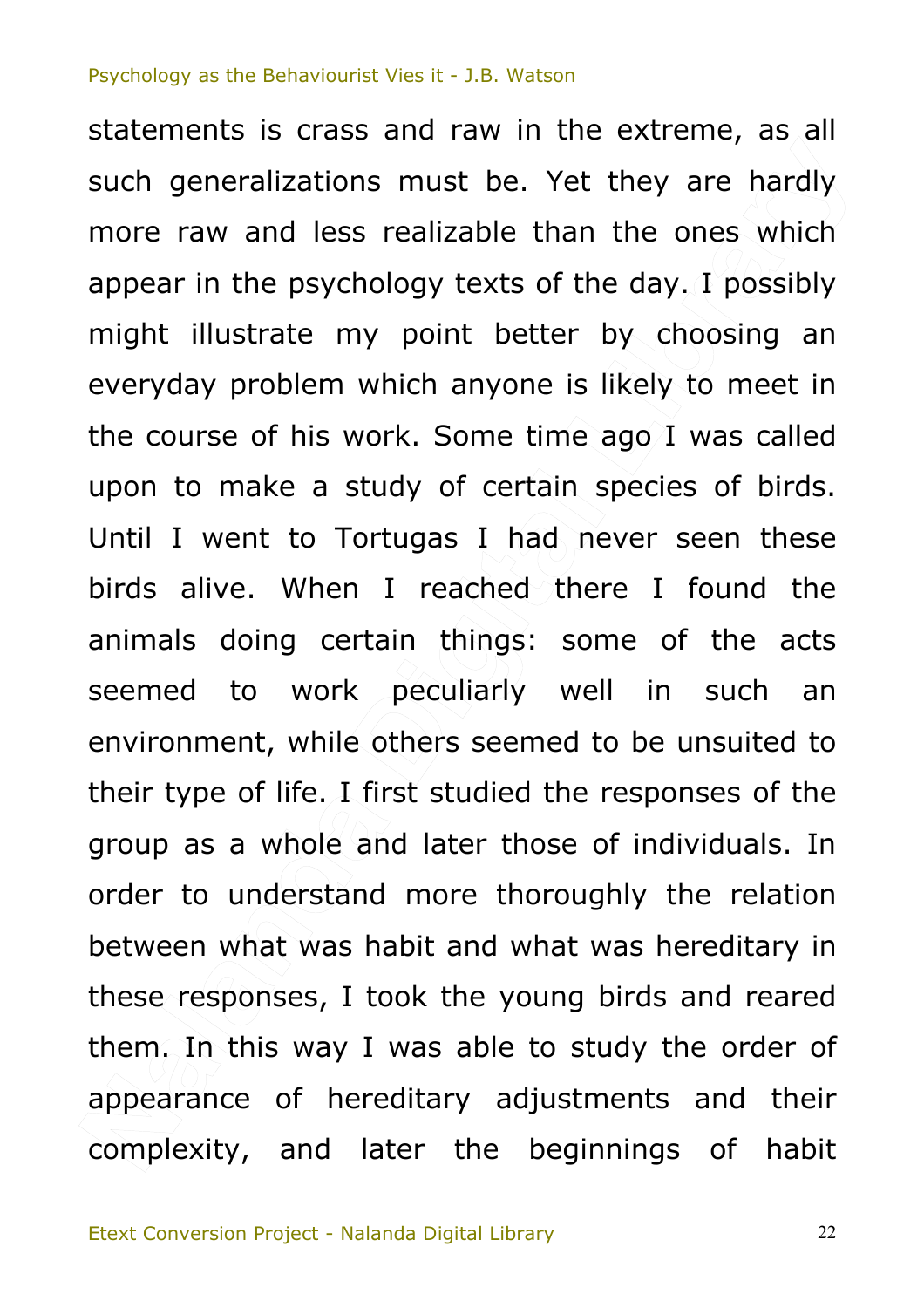varied, and the number of effective stimuli larger. I<br>should have had to determine the social setting of<br>their lives in a far more careful way. These savages  $-$  by phy d upon to e<br>Ilian tribes,<br>ne same w<br>nore difficul ecessary in the<br>ecessary in the<br>kind must be<br>d laboratory examine the  $\overline{\text{and}}$  eq attempts to con<br>
onses at will did<br>
- food and water,<br>
ght and temperat<br>
trol in a field stud<br>
their reactions i indeed. Consequently my attempts to control<br>indeed. Consequently my attempts to control formation. My efforts in determining the stimuli which called forth such adjustments were crude behavior and to produce responses at will did not meet with much success. Their food and water, sex and other social relations, light and temperature conditions were all beyond control in a field study. I did find it possible to control their reactions in a measure by using the nest and egg (or young) as stimuli. It is not necessary in this paper to develop further how such a study should be carried out and how work of this kind must be supplemented by carefully controlled laboratory experiments. Had I been called upon to examine the natives of some of the Australian tribes, I should have gone about my task in the same way. I should have found the problem more difficult: the types of responses called forth by physical stimuli would have been more should have had to determine the social setting of their lives in a far more careful way. These savages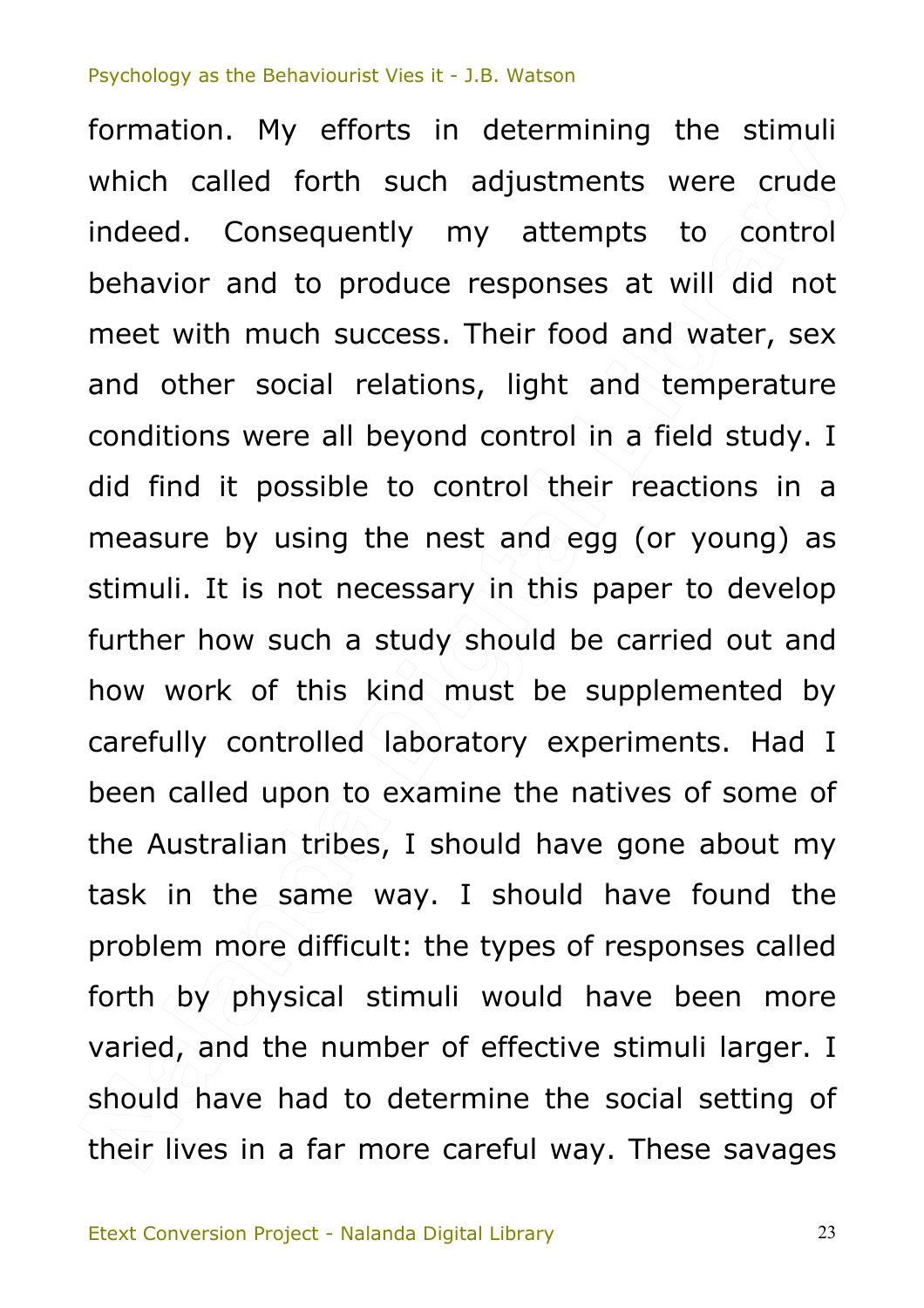say, 'this, as a whole, consists of gray sensation<br>number 350, Of such and such extent, occurring in<br>conjunction with the sensation of cold of a certain  $=$ diately leads that  $\frac{1}{2}$ iy which I m<br>description<br>ness as suc the main, my<br>
the main, my<br>
n an accura<br>
che stimuli call<br>
s is to learn ge<br>
I may control owed re complex and<br>the present respores the psychology of<br>the psychology of<br>oblem would h<br>in the one I have meden<br>rmore,<br>nd the would be more influenced by the responses of each other than was the case with the birds. Furthermore, habits would have been more complex and the influences of past habits upon the present responses would have appeared more clearly. Finally, if I had been called upon to work out the psychology of the educated European, my problem would have required several lifetimes. But in the one I have at my disposal I should have followed the same general line of attack. In the main, my desire in all such work is to gain an accurate knowledge of adjustments and the stimuli calling them forth. My final reason for this is to learn general and particular methods by which I may control behavior. My goal is not 'the description and explanation of states of consciousness as such', nor that of obtaining such proficiency in mental gymnastics that I can immediately lay hold of a state of consciousness and number 350, Of such and such extent, occurring in conjunction with the sensation of cold of a certain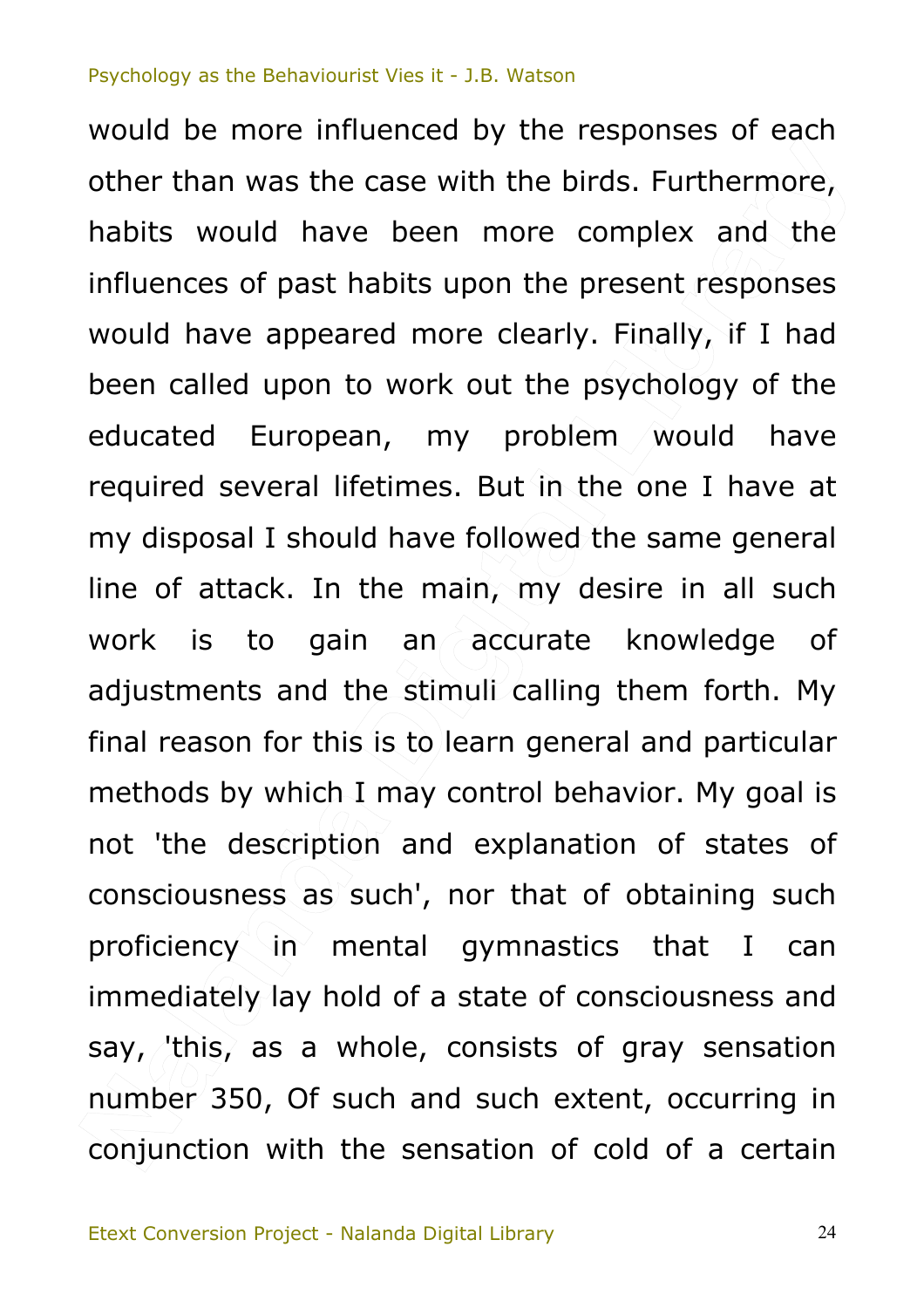s. What gives me hope that the behaviorist's Just. One<br>dissatisfie<br>t there was<br>which were today whether scientific psychology plays a practical<br>part in his daily routine and you will hear him deny<br>that the psychology of the laboratories finds a place<br>in his scheme of work. I think the criticism is<br>extremely jus any p the educator,<br>business man co<br>ay, as soon as we<br>in them. Those v<br>chological princip<br>to complain as t extent,' and so on *ad infinitum.* If psychology would<br>follow the plan I suggest, the educator, the intensity; one of pressure of a certain intensity and extent,' and so on *ad infinitum.* If psychology would physician, the jurist and the business man could utilize our data in a practical way, as soon as we are able, experimentally, to obtain them. Those who have occasion to apply psychological principles practically would find no need to complain as they do at the present time. Ask any physician or jurist today whether scientific psychology plays a practical part in his daily routine and you will hear him deny that the psychology of the laboratories finds a place in his scheme of work. I think the criticism is made me dissatisfied with psychology was the feeling that there was no realm of application for the principles which were being worked out in content terms.

What gives me hope that the behaviorist's<br>position is a defensible one is the fact that those<br>branches of psychology which have already partially position is a defensible one is the fact that those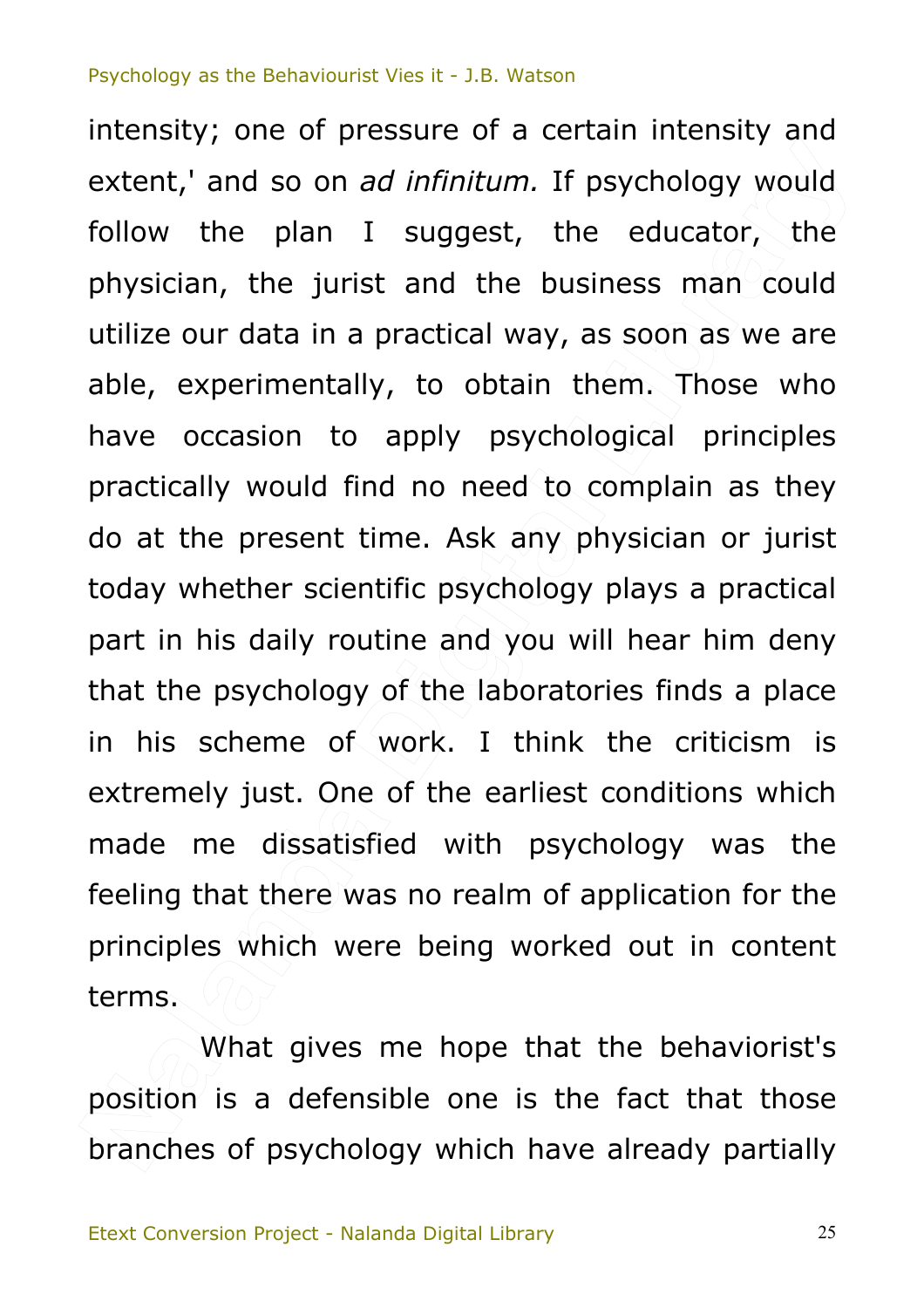succeeding. We do not attempt to apply our<br>findings. The application of this principle is purely<br>voluntary on the part of the teacher. In the stanza<br>eding numan beh<br>nentation w<br>ed more rea The future the<br>
ie future the<br>
is which really a<br>
ds are truly s<br>
neralizations w<br>
behavior. For e was<br>... are today in a m<br>
ental pedagogy,<br>
nology of advertis<br>
plogy of tests,<br>
is growths. These<br>
ractical' or 'appl menarum nom the parent, experimental<br>psychology, and which are consequently less<br>dependent upon introspection are today in a most withdrawn from the parent, experimental psychology, and which are consequently less flourishing condition. Experimental pedagogy, the psychology of drugs, the psychology of advertising, legal psychology, the psychology of tests, and psychopathology are all vigorous growths. These are sometimes wrongly called 'practical' or 'applied' psychology. Surely there was never a worse misnomer. In the future there may grow up vocational bureaus which really apply psychology. At present these fields are truly scientific and are in search of broad generalizations which will lead to the control of human behavior. For example, we find out by experimentation whether a series of stanzas may be acquired more readily if the whole is learned at once, or whether it is more advantageous to learn each stanza separately and then pass to the findings. The application of this principle is purely voluntary on the part of the teacher. In the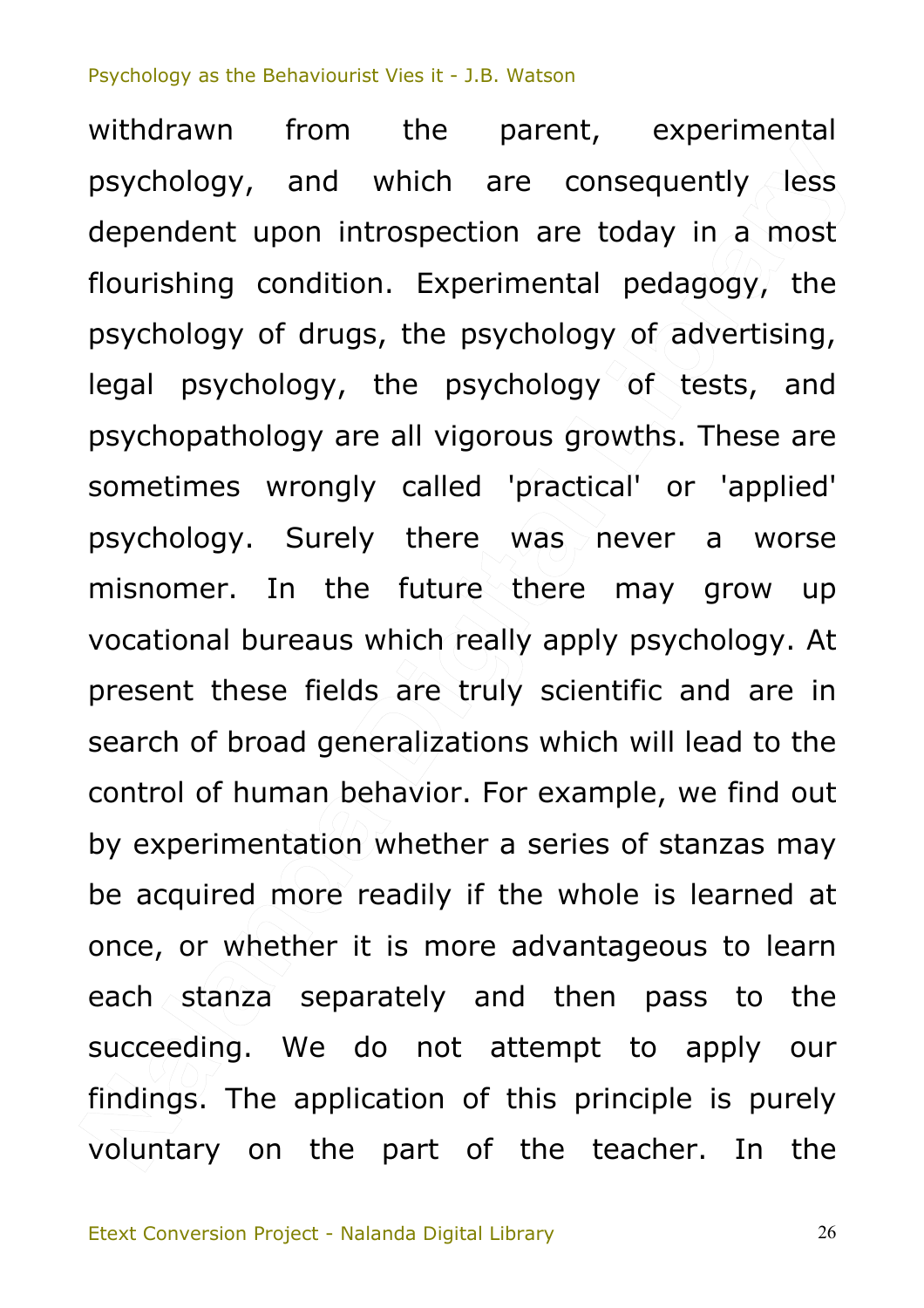a psychology which concerns itself with human life.<br>The only fault I have to find with these disciplines is<br>that much of their material is stated in terms of e rans<br>ems, an<br>chology In the que<br>
ence becaus<br>
in of psycho<br>
ils to under or the repose<br>stationary obje<br>judicial machi<br>these facts are<br>prologist to s eport Is a good effect u<br>
work. But these<br>
to the individual as<br>
ts shall be applied<br>
we test the effect<br>
we test the effect psychology of drugs we may show the effect upon behavior of certain doses of caffeine. We may reach the conclusion that caffeine has a good effect upon the speed and accuracy of work. But these are general principles. We leave it to the individual as to whether the results of our tests shall be applied or not. Again, in legal testimony, we test the effects of recency upon the reliability of a witness's report. We test the accuracy of the report with respect to moving objects, stationary objects, color, etc. It depends upon the judicial machinery of the country to decide whether these facts are ever to be applied. For a 'pure' psychologist to say that he is not interested in the questions raised in these divisions of the science because they relate indirectly to the application of psychology shows, in the first place, that he fails to understand the scientific aim in such problems, and secondly, that he is not interested in a psychology which concerns itself with human life. The only fault I have to find with these disciplines is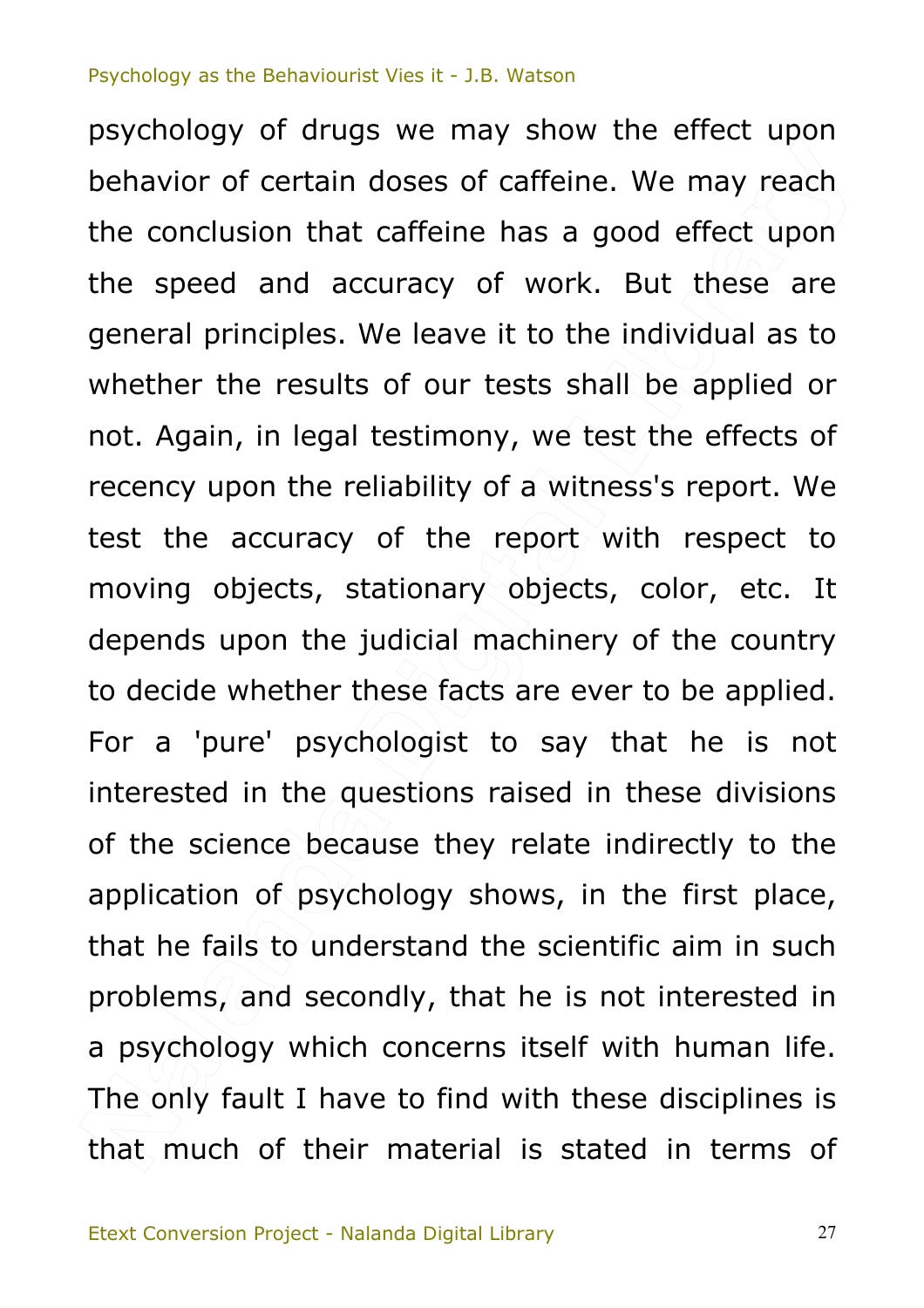three abreast. We need to have similar experiments<br>
made upon man, but we care as little about his<br>
'conscious processes' during the conduct of the per au<br>al learn<br>abreast He is prepa<br>
effect of h<br>
nce per day<br>
day. Whet time is doncy<br>be comparable<br>ls. For examp<br>ned certain<br>ort in learning ne, w ald ever be made<br>Or why introspec<br>ought during<br>d in the results.<br>ally one can see<br>e results on a pu  $The region of the graph is 1.50, and the region of the graph is 1.50, and the region of the graph is 1.50, and the region of the graph is 1.50, and the region of the graph is 1.50, and the region of the graph is 1.50, and the region of the graph is 1.50, and the region of the graph is 1.50, and the region of the graph is 1.50, and the region of the graph is 1.50, and the region of the graph is 1.50, and the region of the graph is 1.50, and the region of the graph is 1.50, and the region of the graph is 1.50, and the region of the graph is 1.50, and the region of the graph is 1.50, and the region of the graph is 1.50,$ introspection, whereas a statement in terms of objective results would be far more valuable. There is no reason why appeal should ever be made to consciousness in any of them. Or why introspective data should ever be sought during the experimentation, or published in the results. In experimental pedagogy especially one can see the desirability of keeping all of the results on a purely objective plane. If this is done, work there on the human being will be comparable directly with the work upon animals. For example, at Hopkins, Mr. Ulrich has obtained certain results upon the distribution of effort in learning  $-$  using rats as subjects. He is prepared to give comparative results upon the effect of having an animal work at the problem once per day, three times per day, and five times per day. Whether it is advisable to have the animal learn only one problem at a time or to learn made upon man, but we care as little about his 'conscious processes' during the conduct of the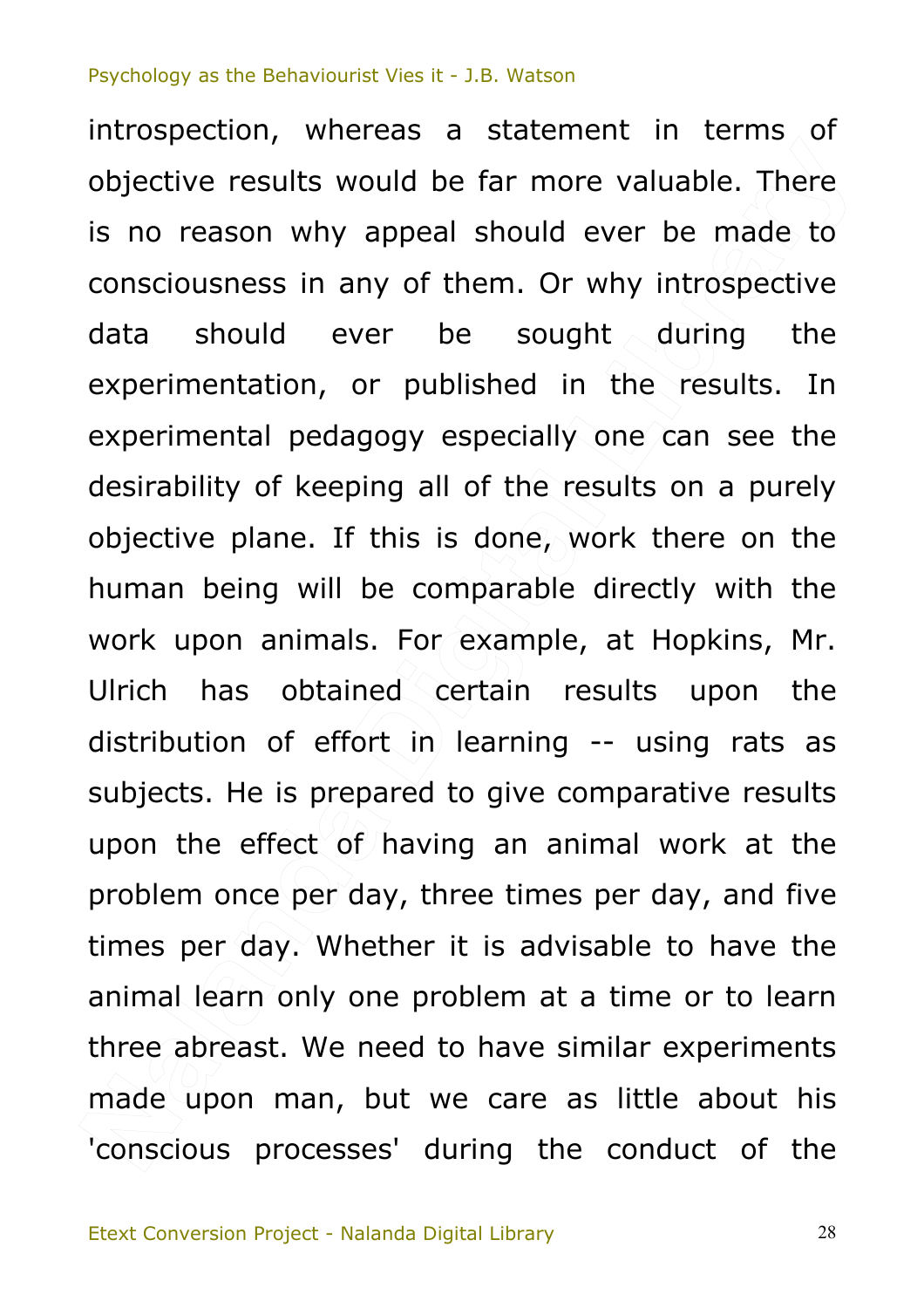I am more interested at the present moment experiment as we care about such processes in the rats.

psycholog<br>these two<br>or does - The Torre<br>- phrase<br>- plogical matic light:<br>and punish<br>ne the anir<br>s fed. At th or naman psychology. Ect as consider for a moment<br>the subject of the range of stimuli to which animals<br>respond. I shall speak first of the work upon vision<br>in animals. We put our animal in a situation where<br>he will respond consid t the present mom<br>sity for maintain<br>cocedure and in<br>th human and ani<br>leas I may have u<br>to come in the sc in trying to show the necessity for maintaining uniformity in experimental procedure and in the method of stating results in both human and animal work, than in developing any ideas I may have upon the changes which are certain to come in the scope of human psychology. Let us consider for a moment the subject of the range of stimuli to which animals respond. I shall speak first of the work upon vision in animals. We put our animal in a situation where he will respond (or learn to respond) to one of two (positive) and punish him at the other (negative). In a short time the animal learns to go to the light at which he is fed. At this point questions arise which I may phrase in two ways: I may choose the psychological way and say 'does the animal see these two lights as I do, *i.e.,* as two distinct colors, or does he see them as two grays differing in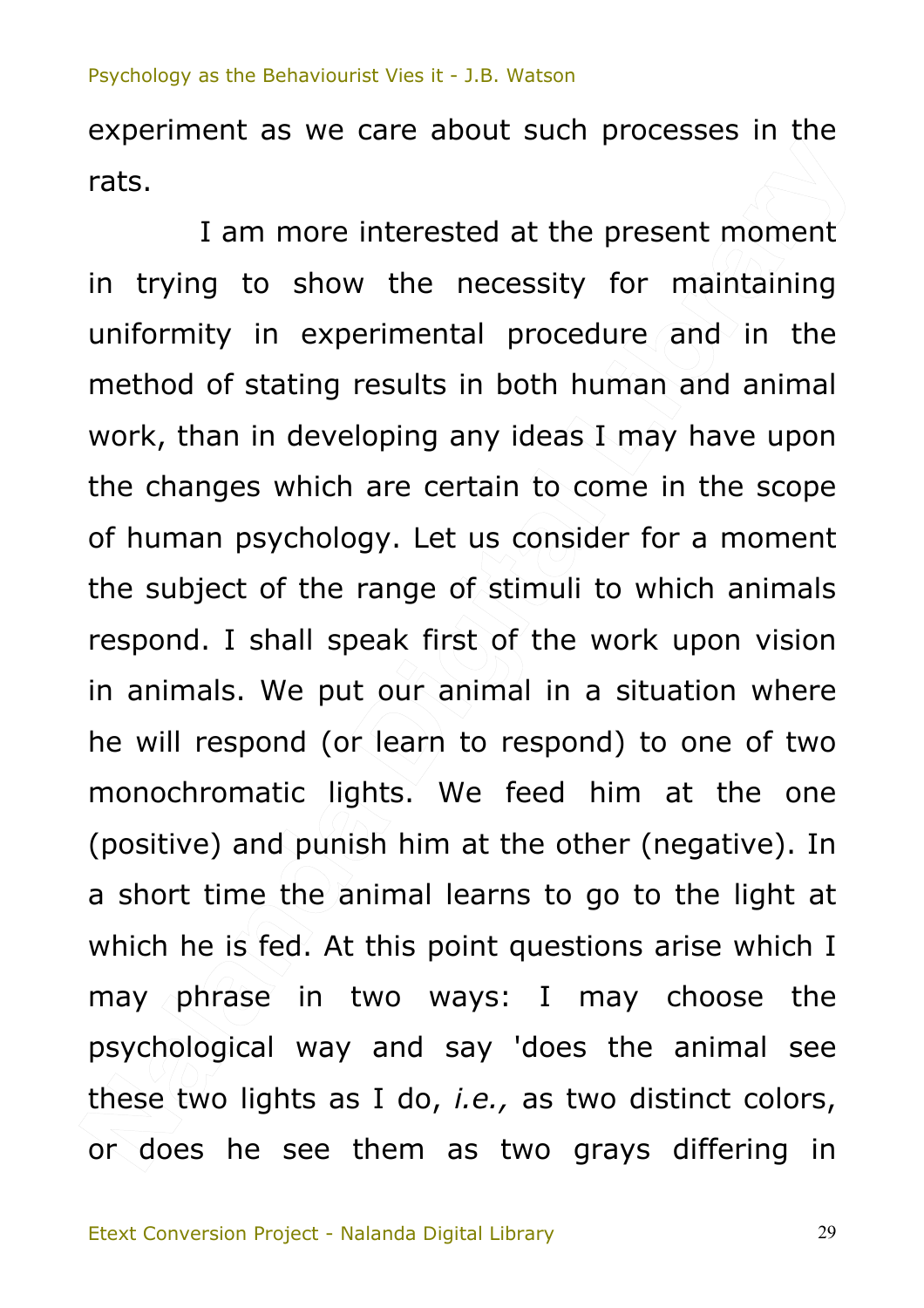is as much interested in comparing the rat's<br>spectrum with that of the chick as in comparing it<br>with man's. The point of view when the various sets  $\frac{1}{2}$  -  $\frac{1}{2}$  -  $\frac{1}{2}$  -  $\frac{1}{2}$  -  $\frac{1}{2}$  -  $\frac{1}{2}$  -  $\frac{1}{2}$  -  $\frac{1}{2}$  -  $\frac{1}{2}$  -  $\frac{1}{2}$  -  $\frac{1}{2}$  -  $\frac{1}{2}$  -  $\frac{1}{2}$  -  $\frac{1}{2}$  -  $\frac{1}{2}$  -  $\frac{1}{2}$  -  $\frac{1}{2}$  -  $\frac{1}{2}$  -  $\frac{1$ in intensi<br>and whetl<br>oughout the Mind Wave<br>
Nences in Wav<br>
different regionses? If Wav<br>
nent he Wish<br>
nsity Will ser e-leng asis of the differe<br>stimuli, or upon<br>nowhere thinks of<br>is own experience<br>to establish the "<br>"Is my<br>erence brightness, as does the totally color blind?' Phrased by the behaviorist, it would read as follows: 'Is my animal responding upon the basis of the difference in intensity between the two stimuli, or upon the difference in wavelengths?' He nowhere thinks of the animal's response in terms of his own experiences of colors and grays. He wishes to establish the fact whether wave-length is a factor in that animal's adjustment.4If so, what wave-lengths are effective and what differences in wave-length must be maintained in the different regions to afford bases for differential responses? If wave-length is not a factor in adjustment he wishes to know what difference in intensity will serve as a basis for response, and whether that same difference will suffice throughout the spectrum. Furthermore, he wishes to test whether the animal can respond to wavelengths which do not affect the human eye. He spectrum with that of the chick as in comparing it with man's. The point of view when the various sets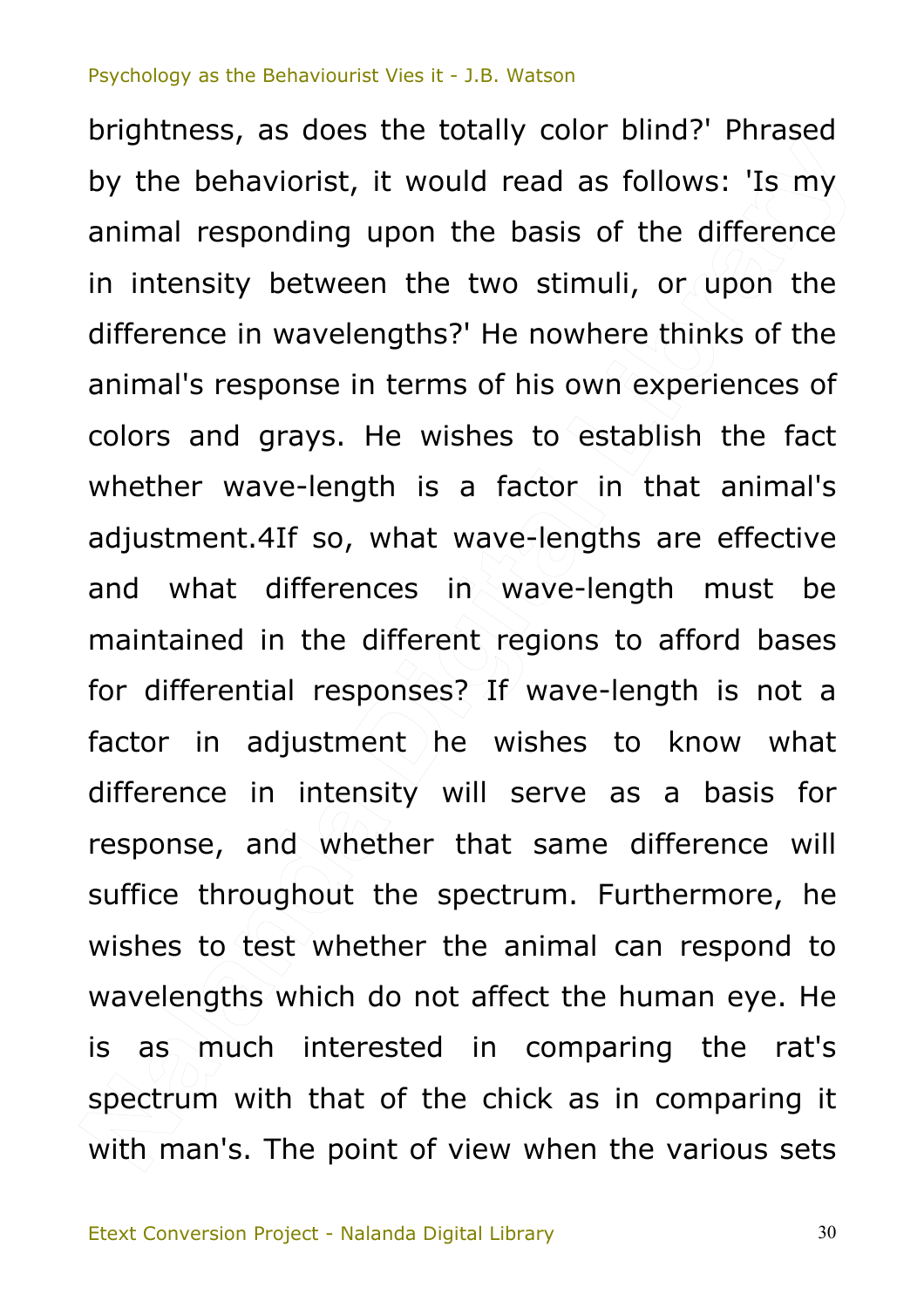$\frac{212}{20}$ of comparisons are made does not change in the slightest.

esults the question<br>after the associal<br>oduce certain con<br>to return answers<br>here is just as kee However we phrase the question to ourselves, we take our animal after the association has been formed and then introduce certain control experiments which enable us to return answers to the questions just raised. But there is just as keen a desire on our part to test man under the same conditions, and to state the results in both cases in common terms.

I might v<br>
choice an<br>
produce 1 introspe<br>ht verv bject, we s<br>second a<br>fered no ba<br>nyself open state the rese<br>
and the animal<br>
e under the<br>
d of feeding<br>
e should ask The man and the animal should be placed as nearly as possible under the same experimental conditions. Instead of feeding or punishing the human subject, we should ask him to respond by setting a second apparatus until standard and control offered no basis for a differential response. Do I lay myself open to the charge here that I am using introspection? My reply is not at all; that while I might very well feed my human subject for a right choice and punish him for a wrong one and thus produce the response if the subject could give it,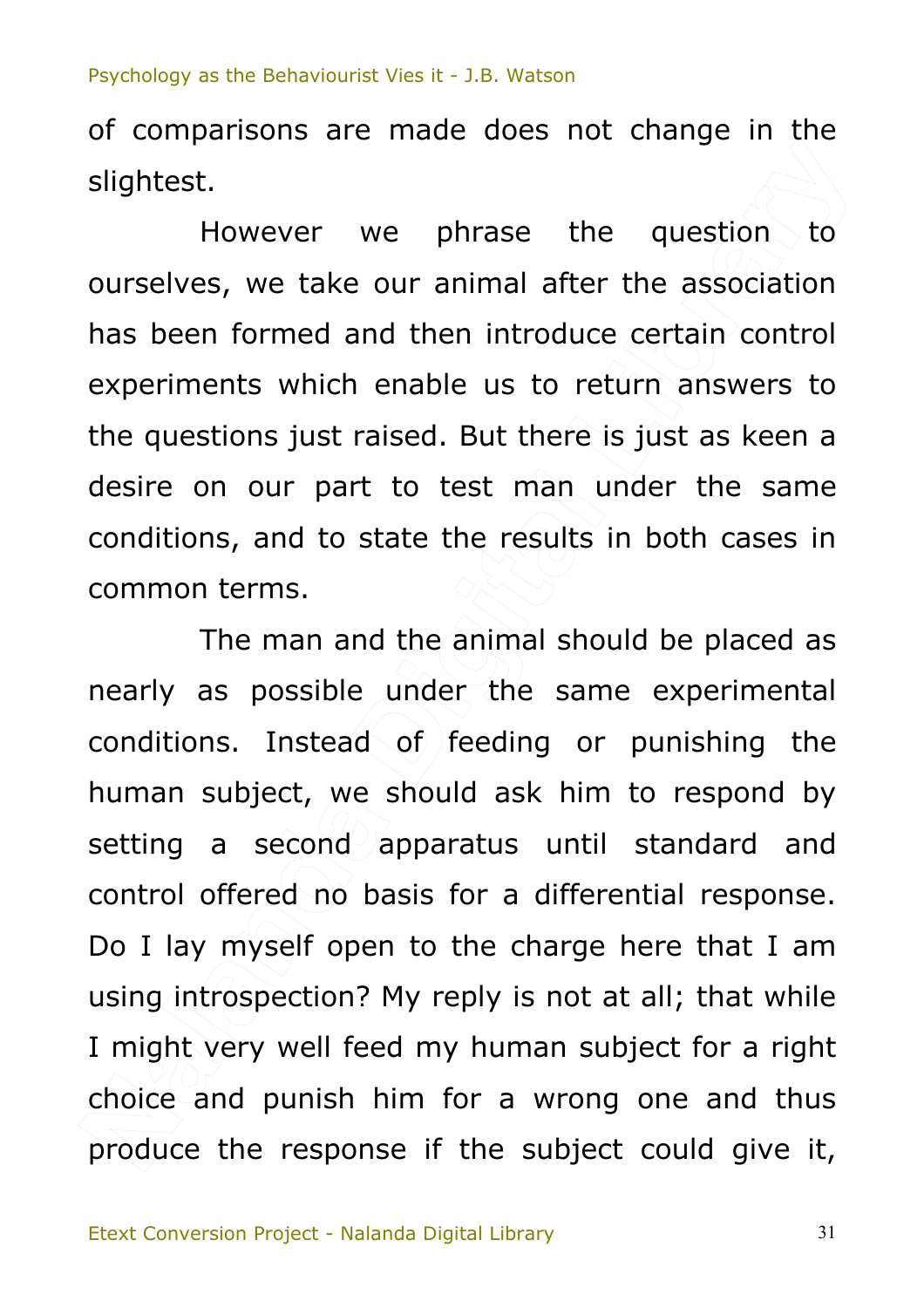attempt to differentiate the one from the other. If he can learn to make the adjustment even after a large number of trials it is evident that the two stimuli do her ender<br>tandard<br>ant to dif But suppos<br>and the cor<br>punished if<br>ne standard experiment, as I am very likely to do if I suspect a<br>defect in vision? It is hopeless for me to get his<br>introspective report. He will say: 'There is no<br>difference in sensation, both are reds, identical in<br>quality.' But sup strume thod as an abrid<br>just as far and re<br>the longer method<br>ases the direct<br>not be safely us<br>doubt the accuracy encre is no need or going to extremes even on the<br>platform I suggest. But be it understood that I am<br>merely using this second method as an abridged there is no need of going to extremes even on the platform I suggest. But be it understood that I am behavior method.5We can go just as far and reach just as dependable results by the longer method as by the abridged. In many cases the direct and typically human method cannot be safely used. Suppose, for example, that I doubt the accuracy of the setting of the control instrument, in the above experiment, as I am very likely to do if I suspect a defect in vision? It is hopeless for me to get his introspective report. He will say: 'There is no difference in sensation, both are reds, identical in standard and the control and so arrange conditions that he is punished if he responds to the 'control' but not with the standard. I interchange the positions of the standard and the control at will and force him to can learn to make the adjustment even after a large number of trials it is evident that the two stimuli do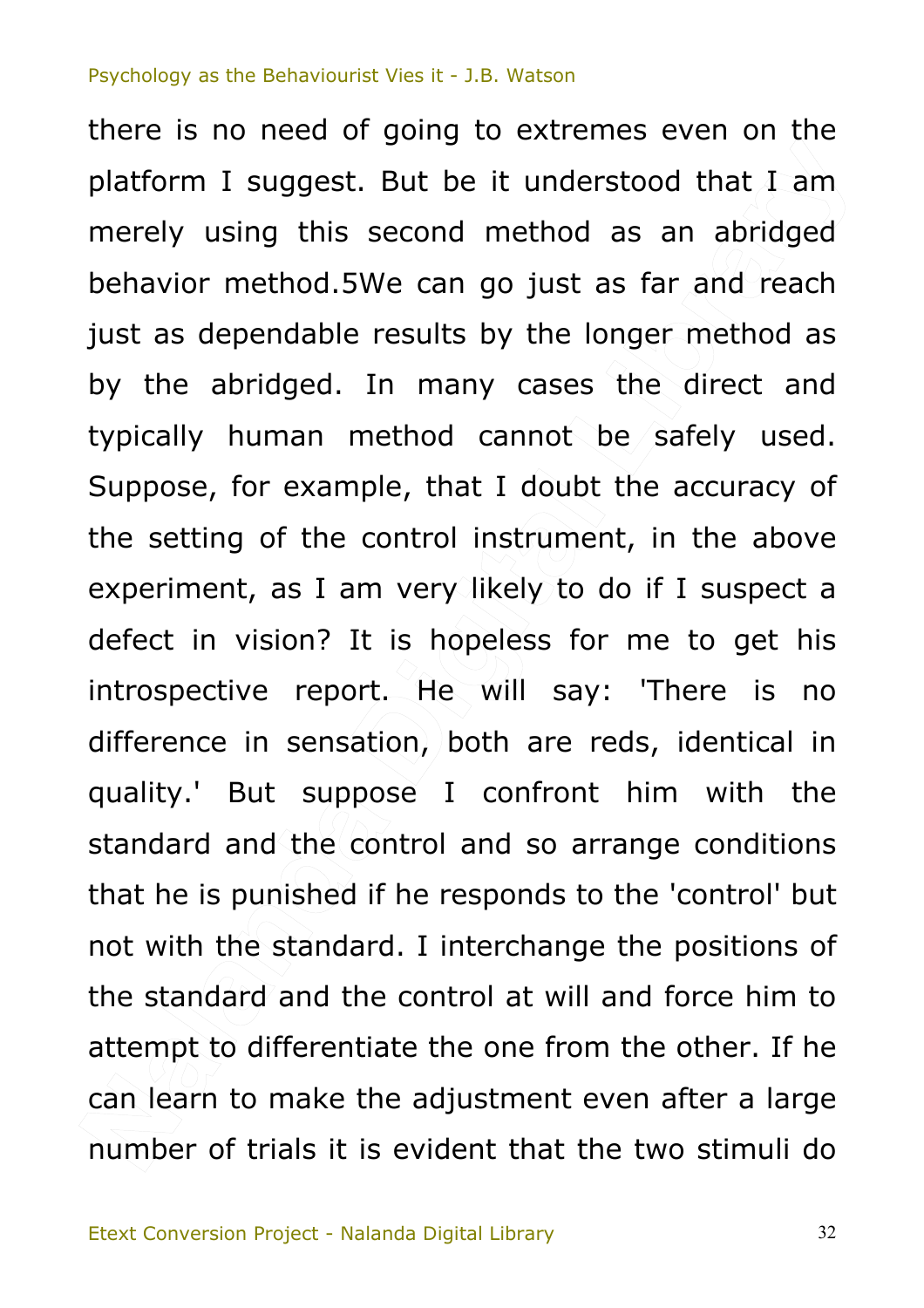method may sound nonsensical, but I firmly believe<br>we will have to resort increasingly to just such afford the basis for a differential response. Such a method may sound nonsensical, but I firmly believe method where we have reason to distrust the language method.

Fractive, e, flick asingly to just s<br>son to distrust<br>lem in human vis<br>in animal visior<br>spectrum, thresh There is hardly a problem in human vision which is not also a problem in animal vision: I mention the limits of the spectrum, threshold values, absolute and relative, flicker, Talbot's law, Weber's law, field of vision, the Purkinje phenomenon, etc. Every one is capable of being worked out by behavior methods. Many of them are being worked out at the present time.

anatomist and the physiologist may take our data<br>and show, on the one hand, the structures which are<br>responsible for these responses, and, on the other,  $\frac{1}{2}$  stand:<br> $\frac{1}{2}$  stand: eel that all<br>tently carri<br>lested here<br>give an ex I feel that all the work upon the senses can be consistently carried forward along the lines I have suggested here for vision. Our results will, in the end, give an excellent picture of what each organ stands for in the way of function. The and show, on the one hand, the structures which are responsible for these responses, and, on the other,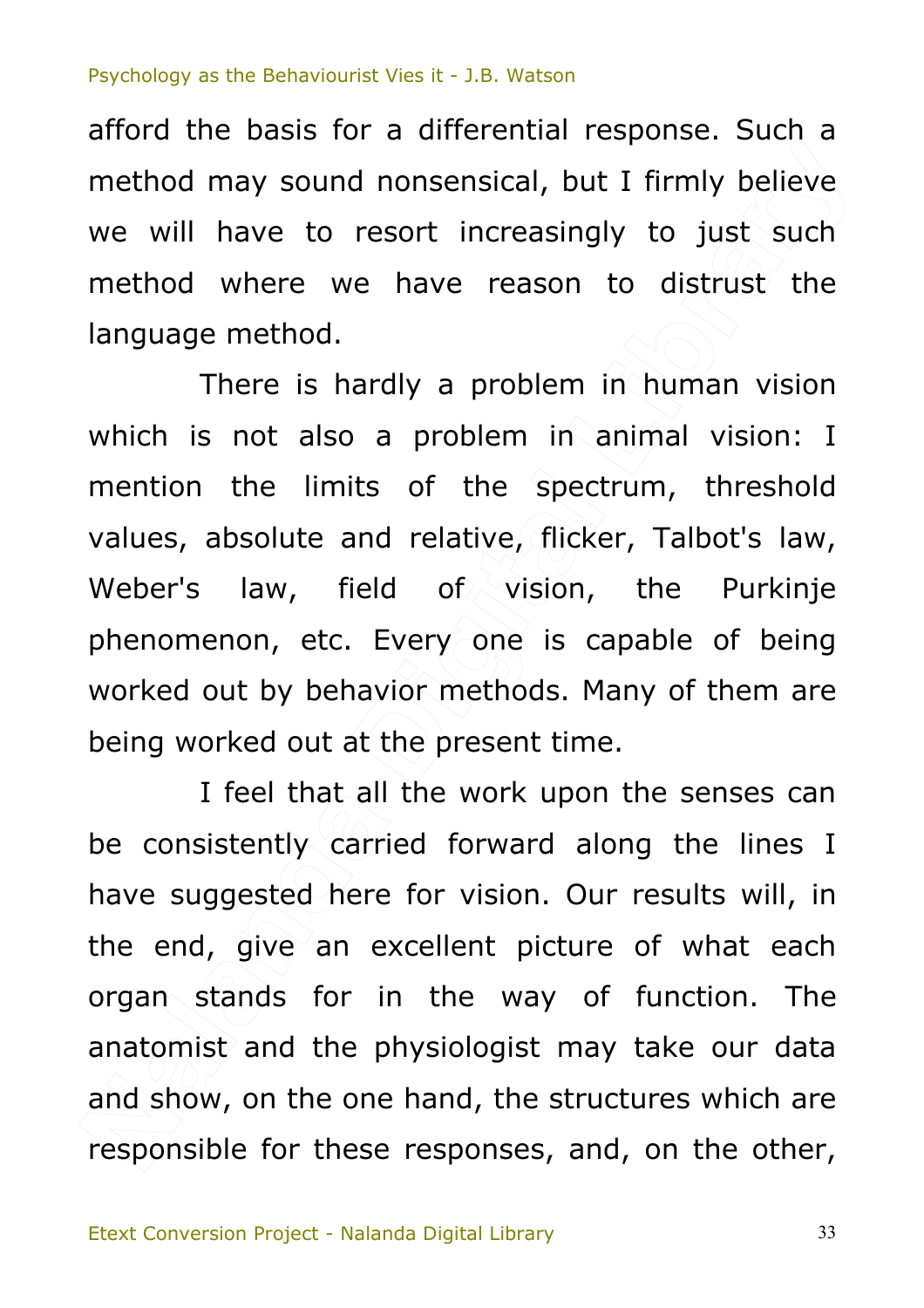$e$  and the physics-chemical relations which are necessarily involved (physiological chemistry of nerve and muscle) in these and other reactions.

of seeking the human being's way of shaping his<br>responses to meet the problems in the terribly<br>complex environment into which he is thrown, nor ection<br>ection<br>eking the s used, etd<br>th the<br>its are mad<br>I machinery emphasis are the rapidity of the habit formation, the<br>errors, peculiarities in the form of the curve, the<br>persistence of the habit so formed, the relation of<br>such habits to those formed when more complex<br>material is used,  $\frac{at}{\sqrt{2}}$ ctions.<br>
Ind to the study<br>
Indian of the mem<br>
aboratory today y<br>
g for. A certain se<br>
material is preser The situation in regard to the study of memory is hardly different. Nearly all of the memory methods in actual use in the laboratory today yield the type of results I am arguing for. A certain series of nonsense syllables or other material is presented to the human subject. What should receive the emphasis are the rapidity of the habit formation, the errors, peculiarities in the form of the curve, the persistence of the habit so formed, the relation of such habits to those formed when more complex down with the subject's introspection. The experiments are made for the purpose of discussing the mental machinery6involved in learning, in recall, recollection and forgetting, and not for the purpose responses to meet the problems in the terribly complex environment into which he is thrown, nor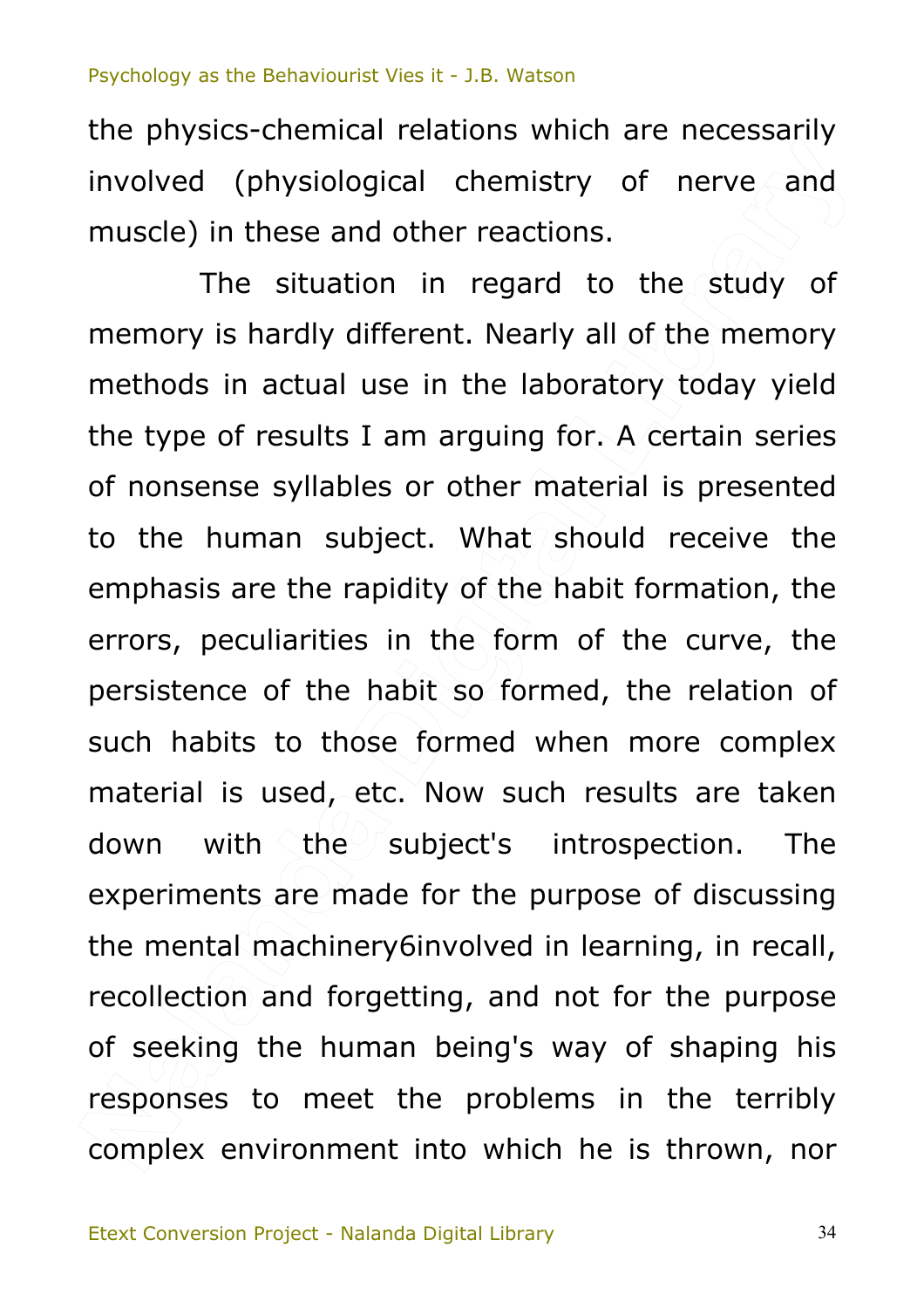or showing the similarities and amerences<br>I man's methods and those of other animals.<br>The situation is somewhat different when we for that of showing the similarities and differences between man's methods and those of other animals.

from much handling that they may well be put away<br>for a time. As our methods become better developed<br>it will be possible to undertake investigations of  $e$   $\alpha$   $\beta$   $\beta$   $\beta$   $\beta$   $\beta$ In use at th<br>
in use at the<br>
made the<br>
self has rea the state of state<br>
and the situation<br>
and the situation<br>
also the situation<br>
also the present to the present to states nat different when<br>re complex forms<br>judgment, reason<br>e only statements<br>rms.70ur minds h<br>dd years which h come to a study of the more complex forms of behavior, such as imagination, judgment, reasoning, and conception. At present the only statements we have of them are in content terms.7Our minds have been so warped by the fifty-odd years which have been devoted to the study of states of consciousness that we can envisage these problems only in one way. We should meet the situation squarely and say that we are not able to carry forward investigations along all of these lines by the behavior methods which are in use at the present time. In extenuation I should like to call attention to the paragraph above where I made the point that the introspective method itself has reached a *cul-de-sac* with respect to them. The topics have become so threadbare from much handling that they may well be put away for a time. As our methods become better developed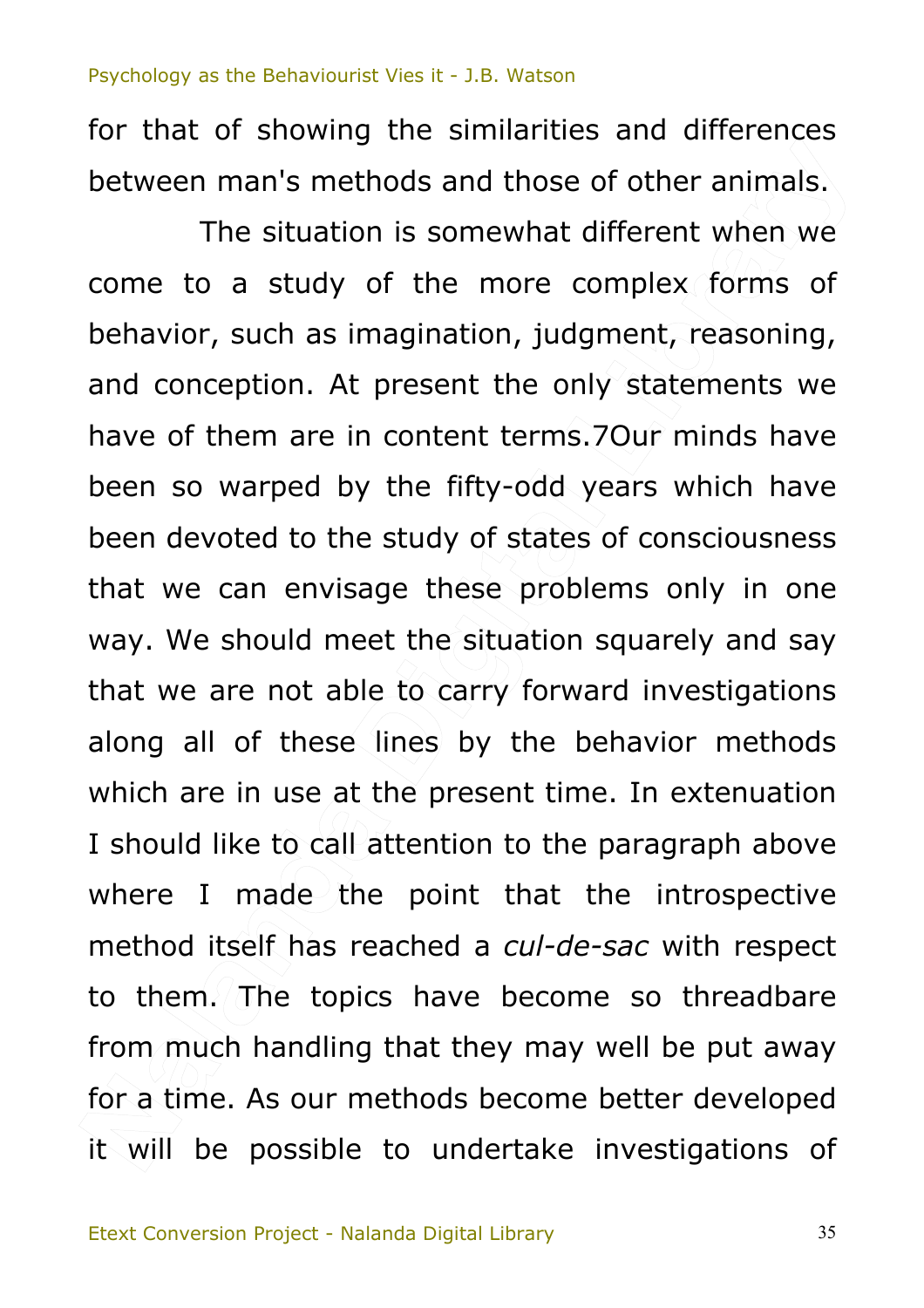Increading there complex from on behavior.<br>Problems which are now laid aside will again become<br>imperative, but they can be viewed as they arise more and more complex forms of behavior. Problems which are now laid aside will again become from a new angle and in more concrete settings.

vation<br>res physics. If<br>o use conso<br>ural scientis<br>consciousn The Sense aller<br>
1997 V. I have virtude<br>
1997 V. I wish to to the vish to the<br>
1998 V. I he vill discussed it dependent  $\overline{\text{at}}$  tha viewed as they a<br>concrete settings.<br>in psychology a we<br>' term? I confess l<br>to the ignoring Will there be left over in psychology a world of pure psychics, to use Yerkes' term? I confess I do not know. The plans which I most favor for psychology lead practically to the ignoring of consciousness in the sense that that term is used by psychologists today. I have virtually denied that this realm of psychics is open to experimental investigation. I don't wish to go further into the problem at present because it leads inevitably over into metaphysics. If you will grant the behaviorist the right to use consciousness in the same way that other natural scientists employ it - that is, without making consciousness a special object of observation - you have granted all that my thesis requires.

requires.<br>
In concluding, I suppose I must confess to a<br>
deep bias on these questions. I have devoted nearly In concluding, I suppose I must confess to a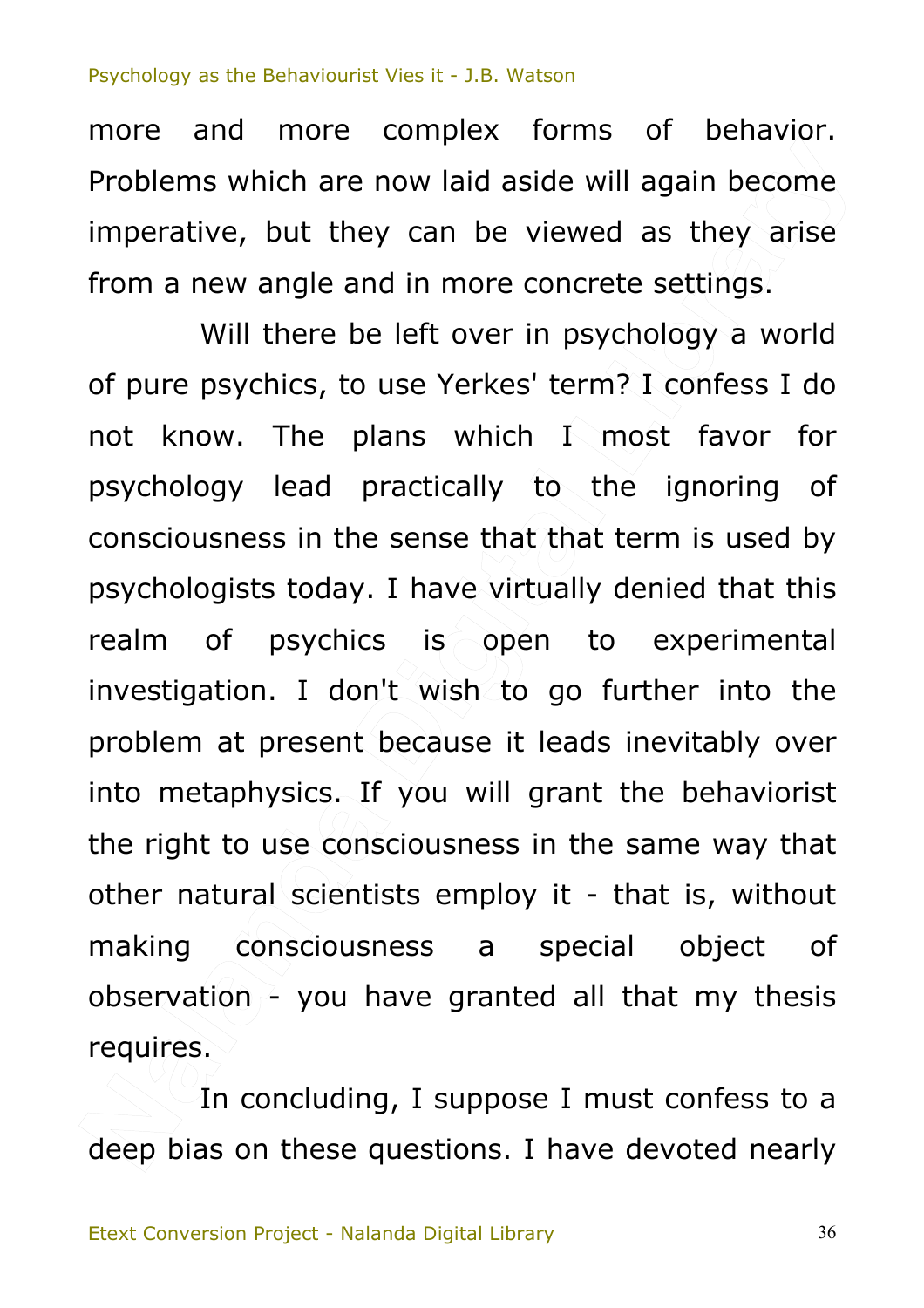us all working many lifetimes without ever allowing<br>us time to think of consciousness an sich. Once<br>launched in the undertaking, we will find ourselves bjeenve<br>gh probl<br>Lworkin y which is<br>need to<br>y, making<br>ive point of Finity the post<br>Finity the post<br>Finity when all<br>Finity influence<br>Sis to be devel positio with his experime<br>straw man and h<br>be no absolute lack<br>in outlined here<br>am inclined to th<br>ons cannot be ea "<br>pretical<br>mental twelve years to experimentation on animals. It is natural that such a one should drift into a theoretical position which is in harmony with his experimental work. Possibly I have put up a straw man and have been fighting that. There may be no absolute lack of harmony between the position outlined here and that of functional psychology. I am inclined to think, however, that the two positions cannot be easily harmonized. Certainly the position I advocate is weak enough at present and can be attacked from many standpoints. Yet when all this is admitted I still feel that the considerations which I have urged should have a wide influence upon the type of psychology which is to be developed in the future. What we need to do is to start work upon psychology, making *behavior, not consciousness,* the objective point of our attack. Certainly there are enough problems in the control of behavior to keep us time to think of consciousness an sich*.* Once launched in the undertaking, we will find ourselves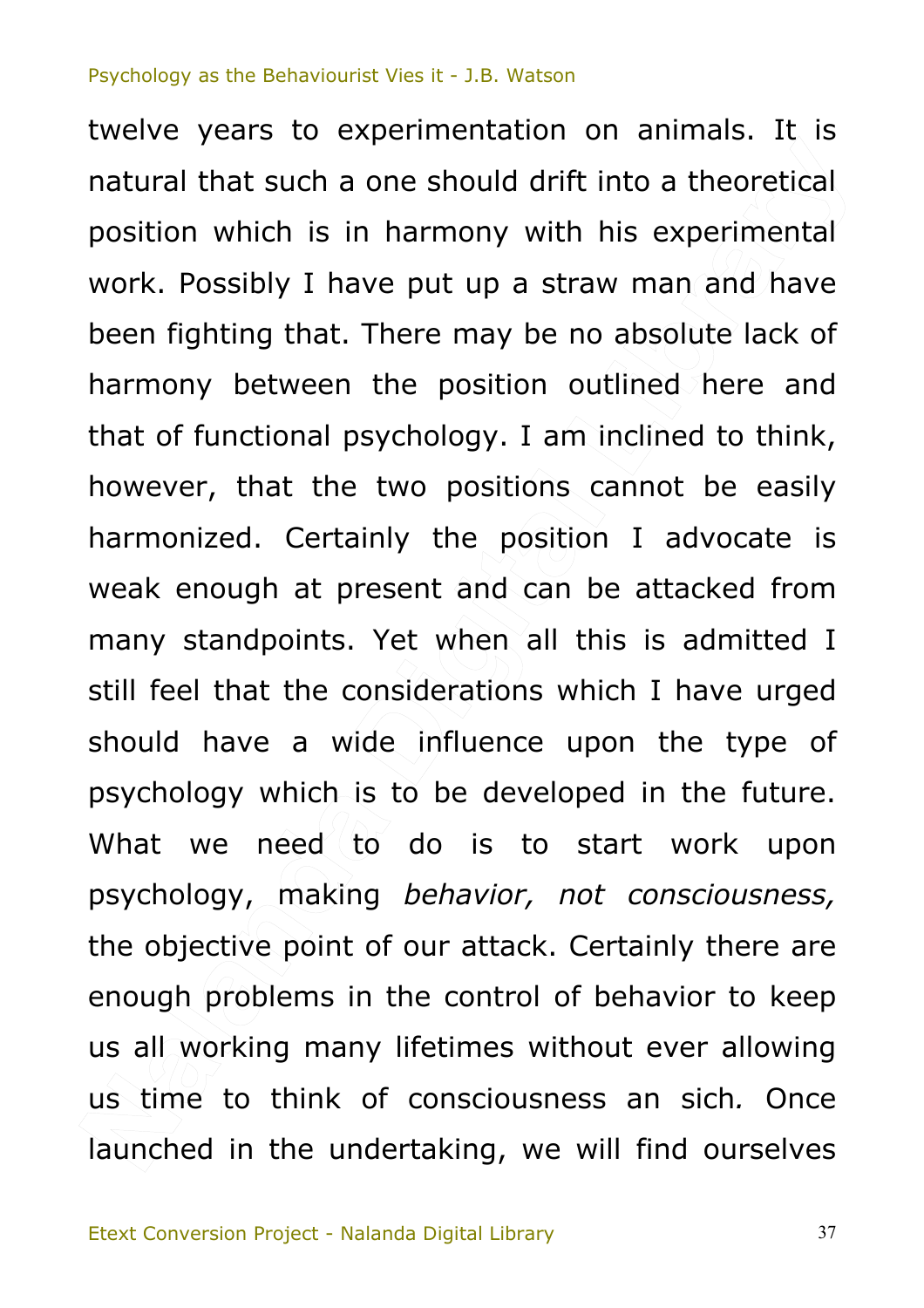$time$  is in a short time as far divorced from an introspective psychology as the psychology of the present time is divorced from faculty psychology.

# *Summary*

of speculative<br>
of speculative<br>
I to its prese<br>
ntal treatment<br>
questions, it l<br>
ced from cont facts, Jy.<br>
has failed to m<br>
science. Due to<br>
of facts are consci<br>
tion is the only di 1. Human psychology has failed to make good its claim as a natural science. Due to a mistaken notion that its fields of facts are conscious phenomena and that introspection is the only direct method of ascertaining these facts, it has enmeshed itself in a series of speculative questions which, while fundamental to its present tenets, are not open to experimental treatment. In the pursuit of answers to these questions, it has become further and further divorced from contact with problems which vitally concern human interest.

sciences<br>the behaved<br>appeal to c., but<br>ce which<br>ces of cl er divorced<br>Ily concern<br>Psychology<br>pbjective, e 2. Psychology, as the behaviorist views it, is a purely objective, experimental branch of natural science which needs introspection as little as do the sciences of chemistry and physics. It is granted that the behavior of animals can be investigated without appeal to consciousness. Heretofore the viewpoint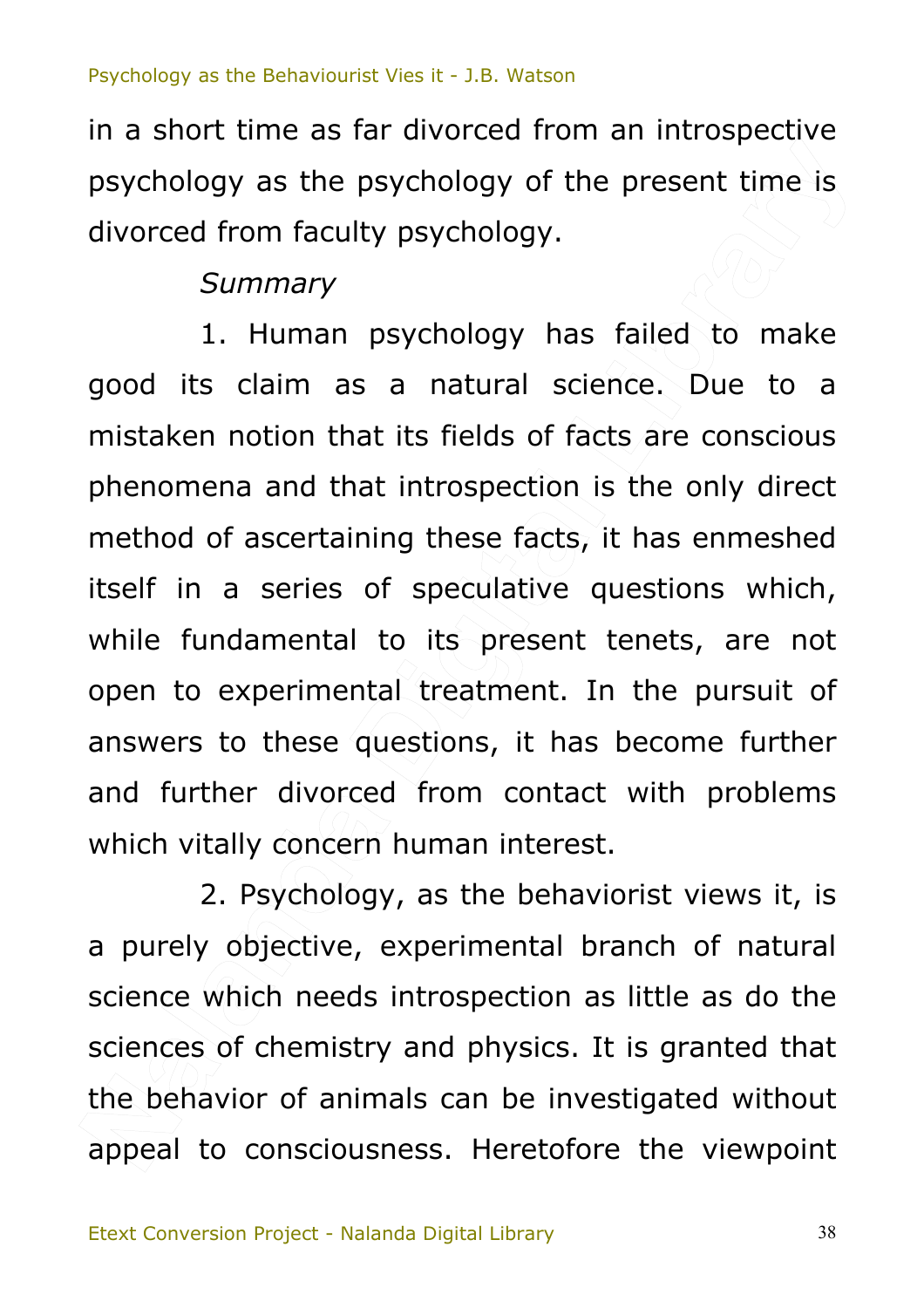t or tool v<br>or not the t<br>sts is a prot<br>y. of the psychometries asset<br>of the psychometries the<br>velocing use of concess may be ssump taken here that<br>ivior of animals m<br>ane; as being equ<br>anding of behavior<br>iss in a psycholog<br>ation of 'states they can be interpreted by analogy in terms of<br>consciousness. The position is taken here that the has been that such data have value only in so far as they can be interpreted by analogy in terms of behavior of man and the behavior of animals must be considered on the same plane; as being equally essential to a general understanding of behavior. It can dispense with consciousness in a psychological sense. The separate observation of 'states of consciousness', is, on this assumption, no more a part of the task of the psychologist than of the physicist. We might call this the return to a nonreflective and nave use of consciousness. In this sense consciousness may be said to be the instrument or tool with which all scientists work. Whether or not the tool is properly used at present by scientists is a problem for philosophy and not for psychology.

facts on the behavior of amoebæ have value in and<br>for themselves without reference to the behavior of<br>man. In biology studies on race differentiation and psychology:<br>
3. From the viewpoint here suggested the<br>
facts on the behavior of amoebæ have value in and 3. From the viewpoint here suggested the for themselves without reference to the behavior of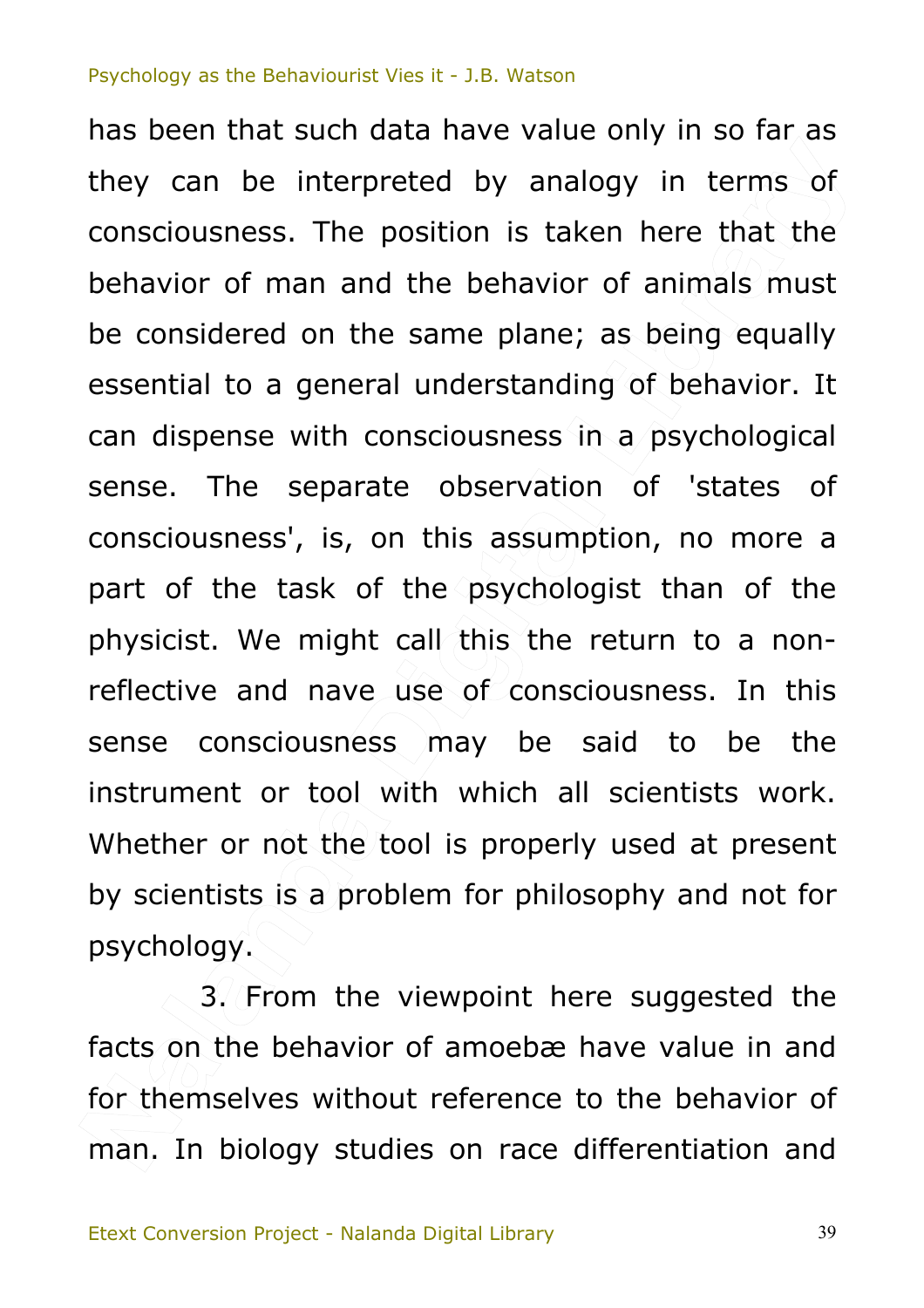Shand Channes<br>
Shand Chand eva<br>
Shand eva<br>
Shand in Oright<br>
Shand and eva<br>
Shand in Oright<br>
Shand and Chand<br>
Shand and Chand<br>
Shand and Chand<br>
Shand and Chand<br>
Shand and Chand<br>
Shand and Chand<br>
Shand and Chand<br>
Shand and C matio so reached may<br>dless of the poss<br>es must be mad<br>to be regulated<br>fibe determination sion<br>e laws<br>ay not inheritance in amœbæ form a separate division of study which must be evaluated in terms of the laws found there. The conclusions so reached may not hold in any other form. Regardless of the possible lack of generality, such studies must be made if evolution as a whole is ever to be regulated and controlled. Similarly the laws of behavior in amœbæ, the range of responses, and the determination of effective stimuli, of habit formation, persistency of habits, interference and reinforcement of habits, must be determined and evaluated in and for themselves, regardless of their generality, or of their bearing upon such laws in other forms, if the phenomena of behavior are ever to be brought within the sphere of scientific control.

which exists between it and the other sciences. The<br>findings of psychology become the functional<br>correlates of structure and lend themselves to --<br>selves w<br>n exists a or beha<br>sphere of s<br>This sugg<br>ness as pro 4. This suggested elimination of states of consciousness as proper objects of investigation in themselves will remove the barrier from psychology findings of psychology become the functional correlates of structure and lend themselves to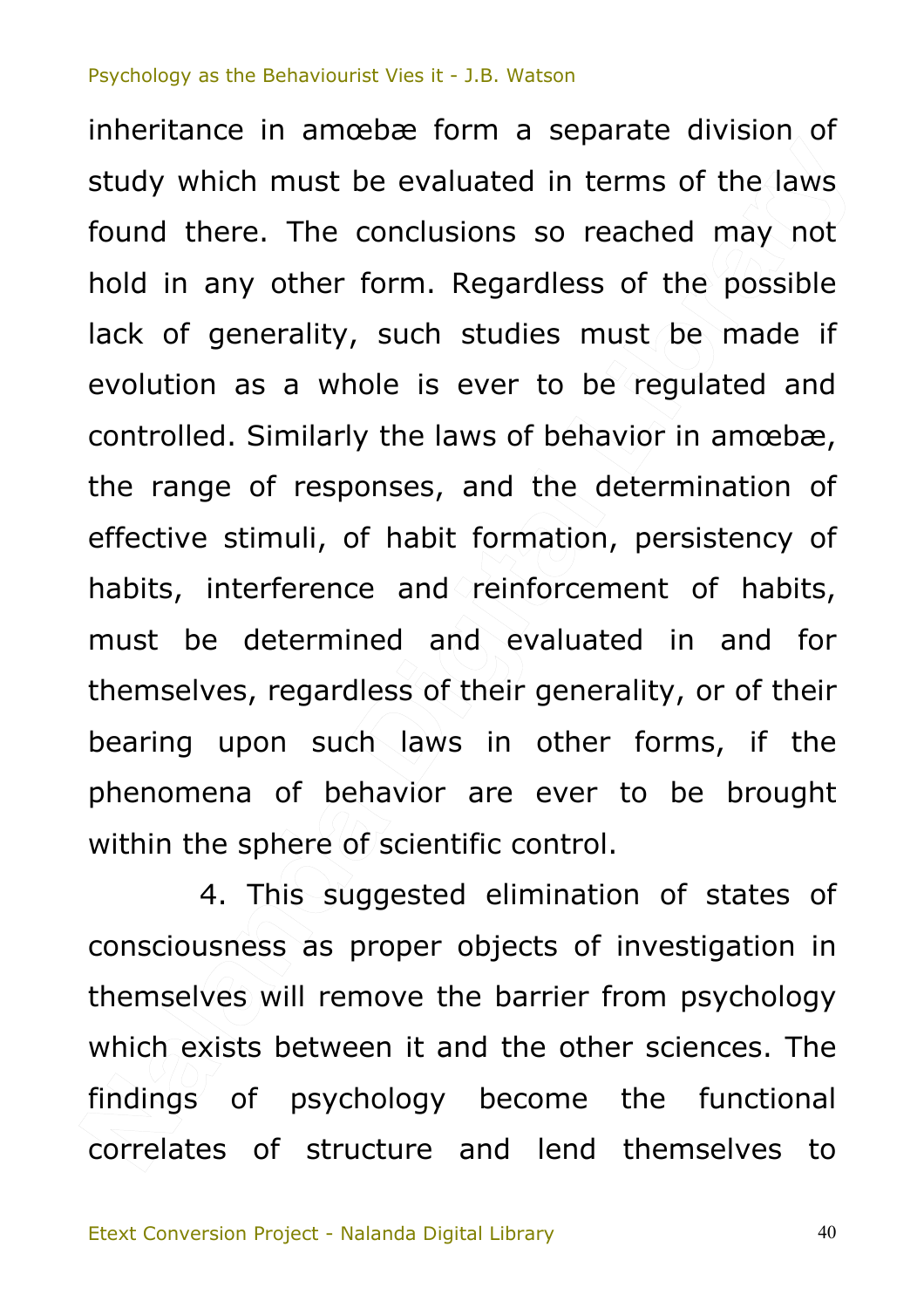explanation in physico-chemical terms.

**- 107** the really esser<br>iy as an introspec<br>an all probability e<br>be phrased in suc<br>in behavior (where solution. Explanderon in priyores enermed termore.<br>
5. Psychology as behavior will, after all,<br>
have to neglect but few of the really essential 5. Psychology as behavior will, after all, problems with which psychology as an introspective science now concerns itself. In all probability even this residue of problems may be phrased in such a way that refined methods in behavior (which certainly must come) will lead to their solution.

## References

FREE SERVINGS<br>
Server or in<br>
the experiment<br>
connection I c 1 That is, either directly upon the conscious state of the observer or indirectly upon the conscious state of the experimenter.

source of another war of words concerning the<br>accuracy of the opponents' introspection.<br>3 My colleague, Professor H. C. Warren, by ors (server)<br>- dispute<br>- of ar In this con<br>
(iy now on t<br>
of imagel<br>
sensory an 2 In this connection I call attention to the controversy now on between the adherents and the opposers of imageless thought. The 'types of reactors' (sensory and motor) were also matters of bitter dispute. The complication experiment was the accuracy of the opponents' introspection.

3 My colleague, Professor H. C. Warren, by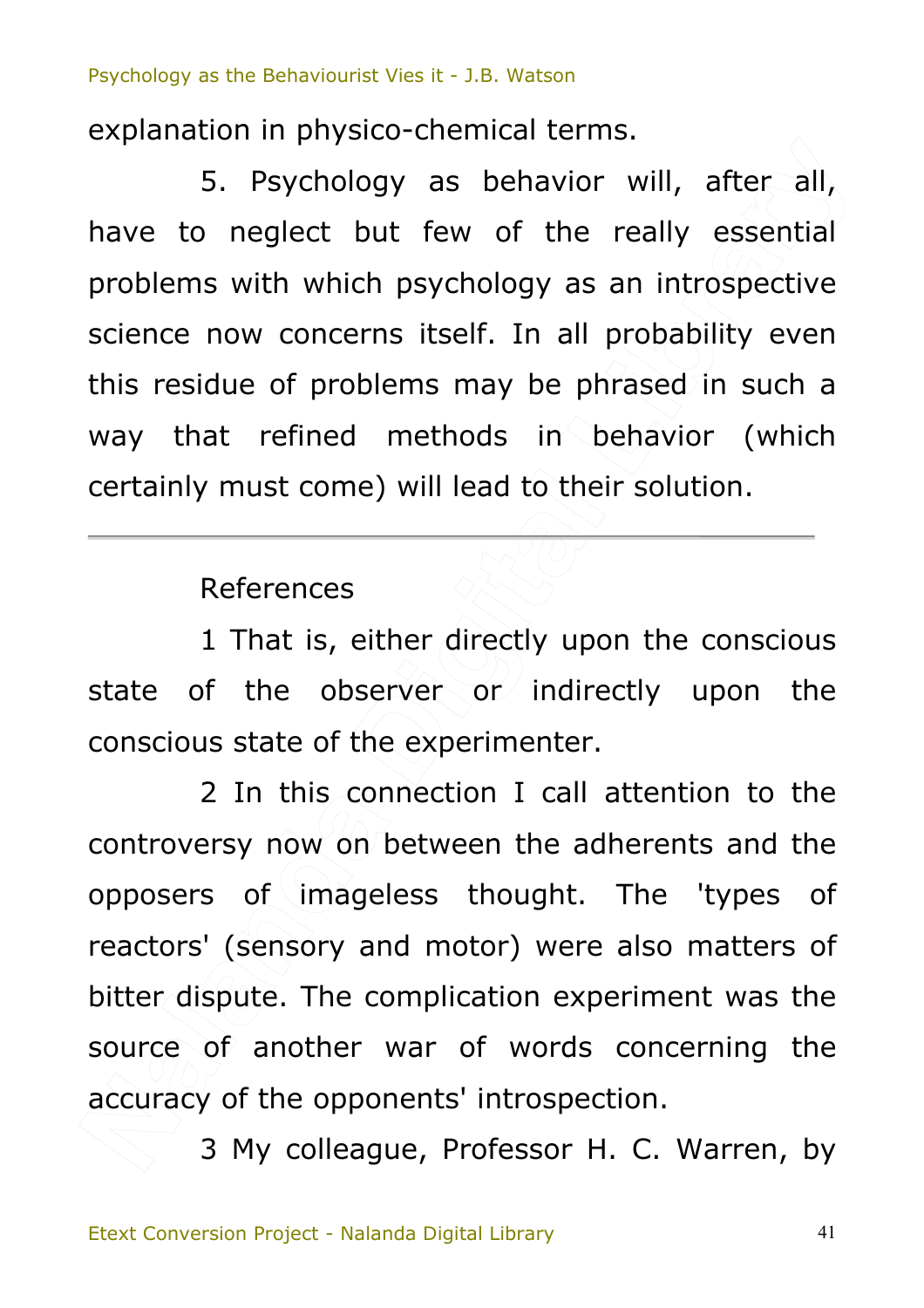raction<br>raction<br>are. whose advice this article was offered to the *Review,* believes that the parallelist can avoid the interaction terminology completely by exercising a little care.

cising a little care.<br>
tly the same attit<br>
experiment to show<br>
er a pencil laid acr<br>
to look upon 4 He would have exactly the same attitude as if he were conducting an experiment to show whether an ant would crawl over a pencil laid across the trail or go round it.

belonging to the repertoire both of the experimenter<br>and his subject. To make the data obtained by the<br>language method virtually the whole of behavior -issievia.<br>uage), a<br>ging to rtation.<br>
virtue of<br>
xperimente<br>
viations or bu, where the<br>example, to eq<br>Is whether a<br>The method the h 5 I should prefer to look upon this abbreviated method, where the human subject is told in words, for example, to equate two stimuli; or to state in words whether a given stimulus is present or absent, etc., as the *language method* in behavior. It in no way changes the status of experimentation. The method becomes possible merely by virtue of the fact that in the particular case the experimenter and his animal have systems of abbreviations or shorthand behavior signs (language), any one of which may stand for a habit belonging to the repertoire both of the experimenter and his subject. To make the data obtained by the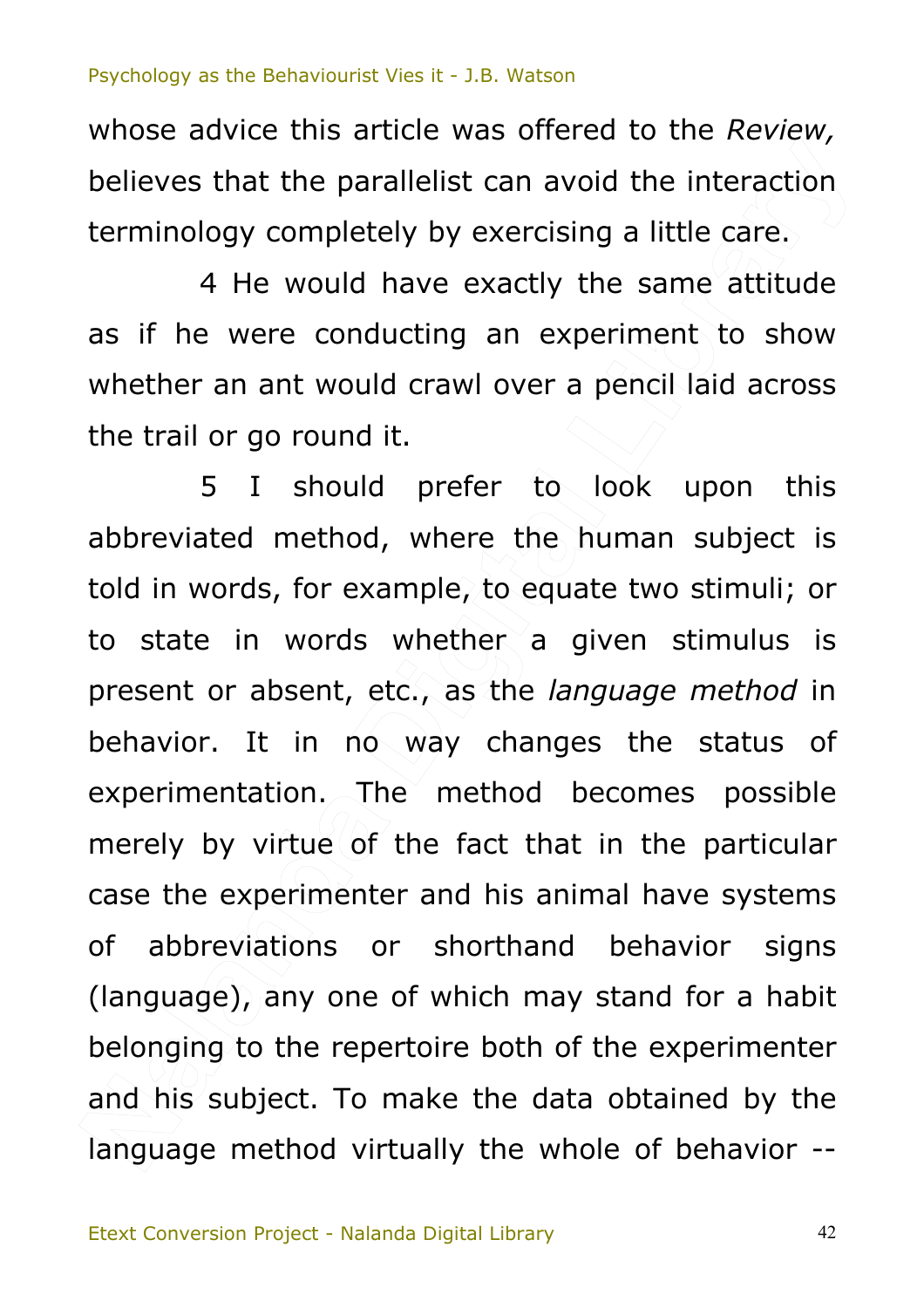of to attempt to moald all of the data obtained by<br>other methods in terms of the one which has by all<br>odds the most limited range -- is putting the cart or to attempt to mould all of the data obtained by other methods in terms of the one which has by all before the horse with a vengeance.

-- is putting the<br>nce.<br>rtaken apparently<br>bictures of what m<br>uestioning more 6 They are often undertaken apparently for the purpose of making crude pictures of what must or must not go on in the nervous system.

an object<br>impossible<br>of their re, at pr<br>Il as we<br>phiective on leads me<br>of imagery<br>trine of the<br>t present, d Frace of what<br>few years a<br>visual sensatio<br>aroused. I had<br>other kind.<br>me to deny in  $\overline{\text{hat}}$ 7 There is need of questioning more and more the existence of what psychology calls imagery. Until a few years ago I thought that centrally aroused visual sensations were as clear as those peripherally aroused. $\Box'$  had never accredited myself with any other kind. However, closer examination leads me to deny in my own case the presence of imagery in the Galtonian sense. The whole doctrine of the centrally aroused image is, I believe, at present, on a very insecure foundation. Angell as well as Fernald reach the conclusion that an objective determination of image type is impossible. It would be an interesting confirmation of their experimental work if we should find by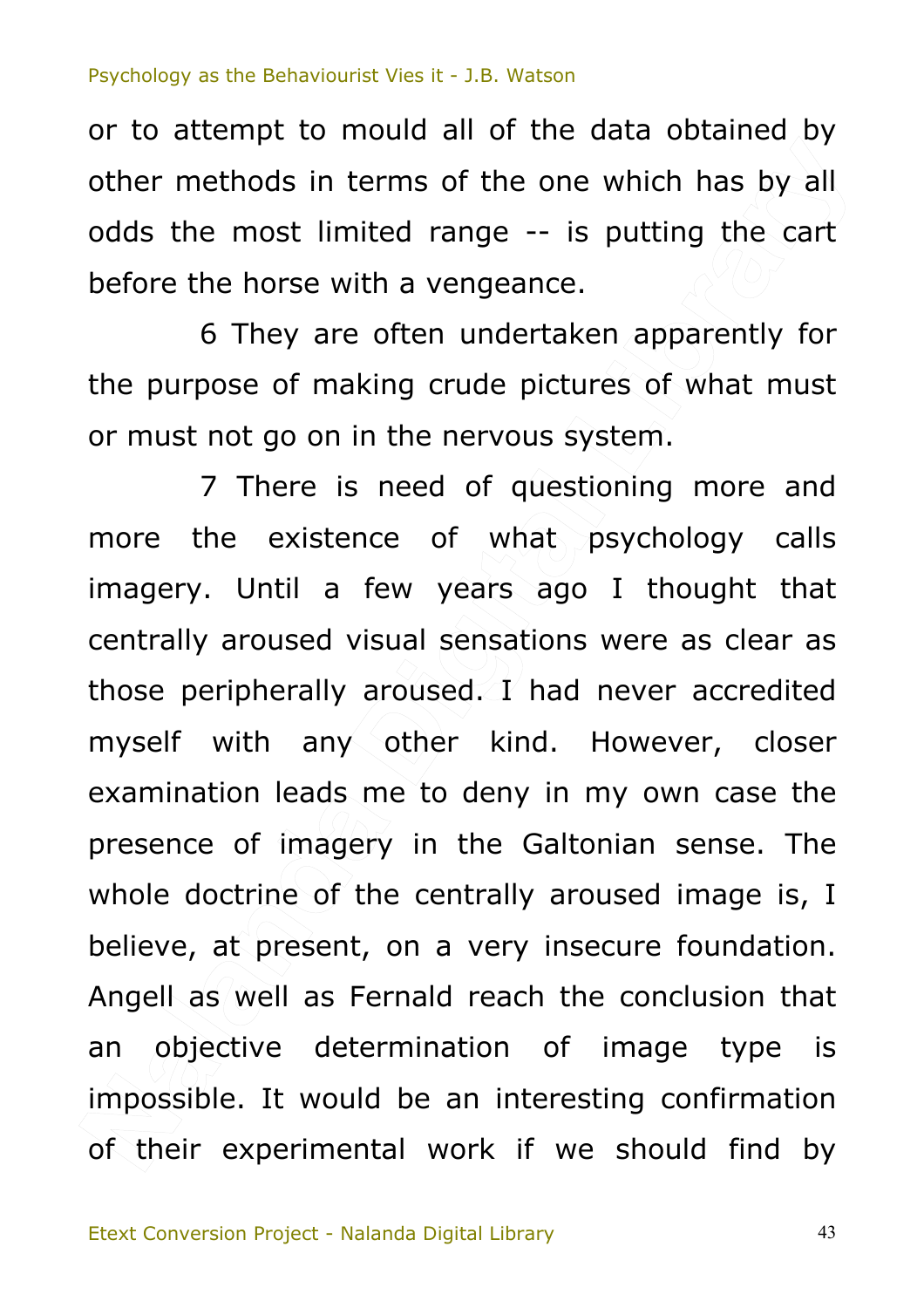$\frac{1}{2}$ degrees that we have been mistaken in building up this enormous structure of the centrally aroused sensation (or image).

customary act, and especially in the still finer<br>systems of musculature involved in speech. If this is<br>true, and I do not see how it can be gainsaid, -- is as true<br>cular acts.<br>n other wor<br>there are fa makes refled<br>makes refled<br>bit. The sche<br>lescribed - wh<br>leases the nex  $\overline{ms}$ all of the so-ca<br>
on in terms of f<br>
ginal muscular<br>
d that these<br>
ch respond in se The hypothesis that all of the so-called 'higher thought' processes go on in terms of faint reinstatements of the original muscular act (including speech here) and that these are integrated into systems which respond in serial order (associative mechanisms) is, I believe, a tenable one. It makes reflective processes as mechanical as habit. The scheme of habit which James long ago described  $\leq$  where each return or afferent current releases the next appropriate motor discharge - is as true for ,thought processes' as for overt muscular acts. Paucity of 'imagery' would be the rule. In other words, wherever there are thought processes there are faint contractions of the systems of musculature involved in the overt exercise of the systems of musculature involved in speech. If this is true, and I do not see how it can be gainsaid,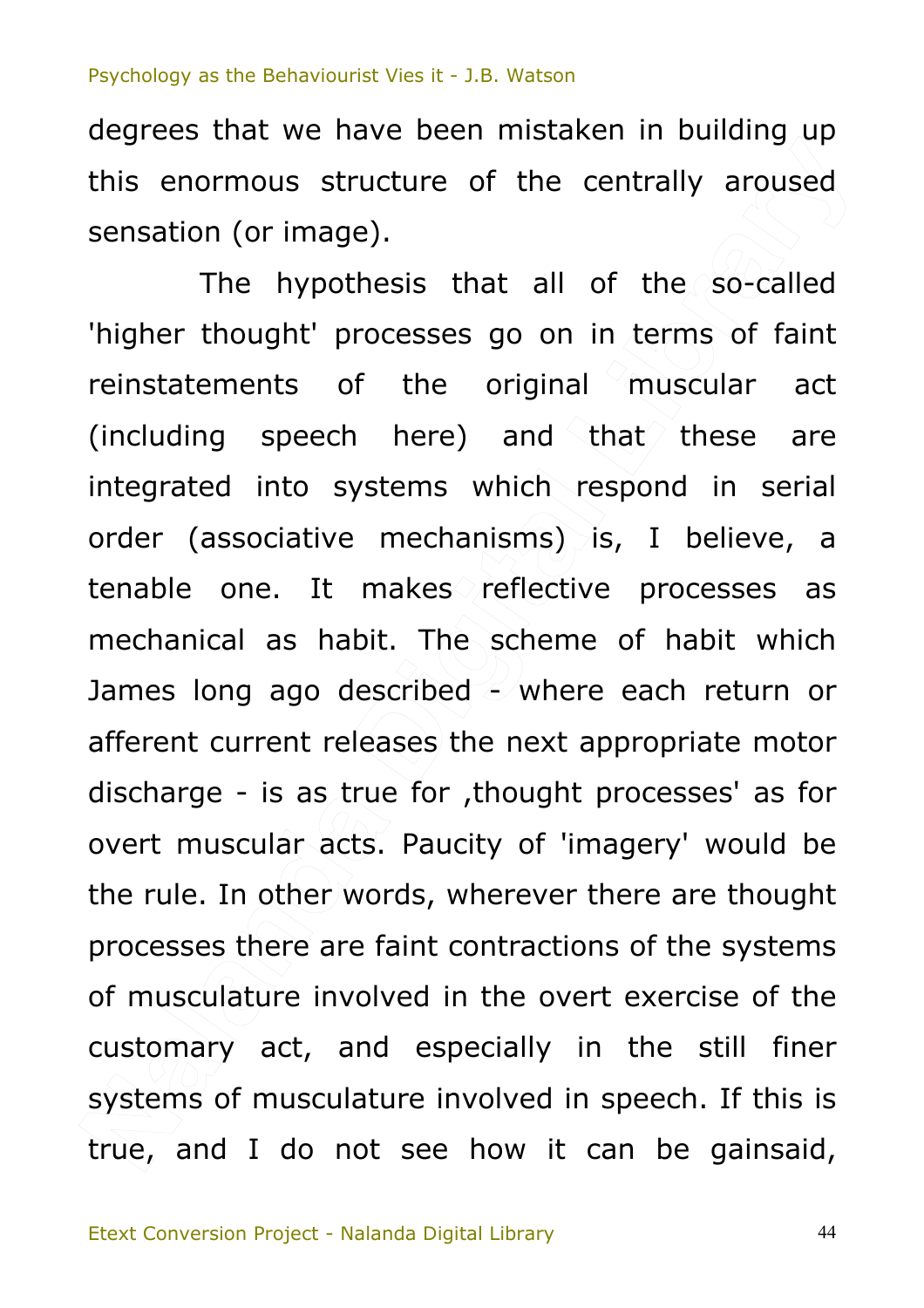Scructure<br>
1 living protop<br>
solutions of bo<br>
iting this pa<br>
ssors Thorndik and Eifies this hypothe<br>le phenomena wh<br>naterial. I should<br>y reflective proces<br>r off as the day w<br>mical methods . . . . ...,<br>atever.<br>thesis, imagery becomes a mental luxury (even if it really exists) without any functional significance whatever. If experimental procedure justifies this hypothesis, we shall have at hand tangible phenomena which may be studied as behavior material. I should say that the day when we can study reflective processes by such methods is about as far off as the day when we can tell by physicochemical methods the difference in the structure and arrangement of molecules between living protoplasm and inorganic substances. The solutions of both problems await the advent of methods and apparatus.

but to an<br>hpt to an<br>Thorn of Professo<br>meeting<br>a. I hope<br>em at and  $[After writing) this paper I heard the$ addresses of Professors Thorndike and Angell, at the Cleveland meeting of the American Psychological Association. I hope to have the opportunity to discuss them at another time. I must even here attempt to answer one question raised by Thorndike.

motor act<br>that and Thorndike [...] casts suspicions upon ideomotor action. If by ideo-motor action he means just that and would not include sensori-motor action in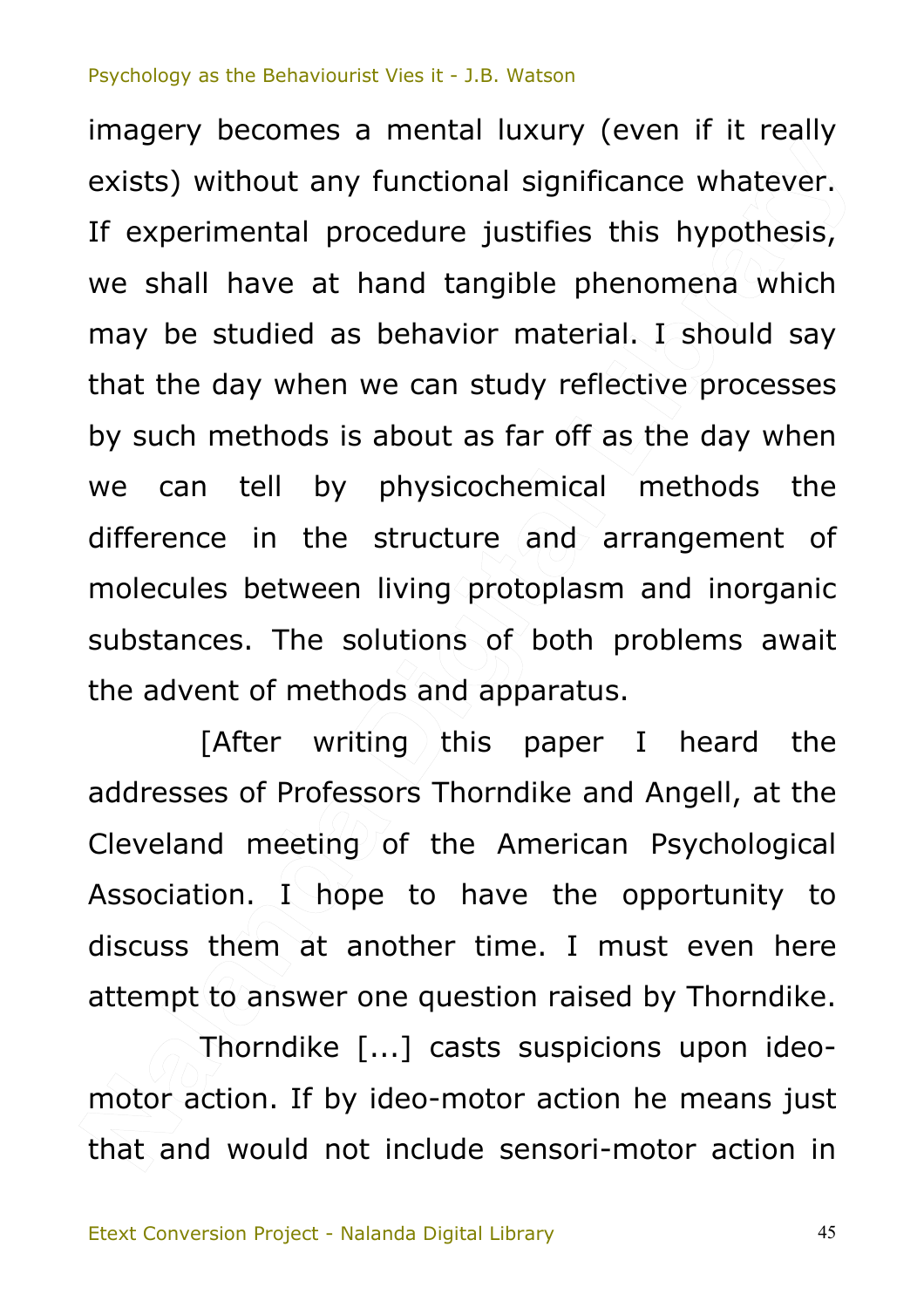if Thorndike conceives of the matter in this way. He<br>and Woodworth seem to have neglected the speech<br>mechanisms.<br>It has been shown that improvement in<br>habit comes unconsciously. The first we know of it is ng of al thought goes or<br>ses in the larynx (<br>nought') which ra<br>person who has<br>chological laborate<br>so many of  $m n$ <br>mpt to<br>son in his general denunciation, I heartily agree with him. I should throw out imagery altogether and attempt to show that practically all natural thought goes on in terms of sensori-motor processes in the larynx (but not in terms of 'imageless thought') which rarely come to consciousness in any person who has not groped for imagery in the psychological laboratory. This easily explains why so many of the welleducated laity know nothing of imagery. I doubt if Thorndike conceives of the matter in this way. He and Woodworth seem to have neglected the speech mechanisms.

motor habits in the larynx, improvements, short<br>cuts, changes, etc., in these habits are brought<br>about in the same way that such changes are  $\frac{m\pi}{2}$ <br>ding to<br>r habits es unconsci<br>achieved<br>at 'consciou<br>covement i It has been shown that improvement in when it is achieved -- when it becomes an object. I believe that 'consciousness' has just as little to do with *improvement* in thought processes. Since, according to my view, thought processes are really motor habits in the larynx, improvements, short cuts, changes, etc., in these habits are brought